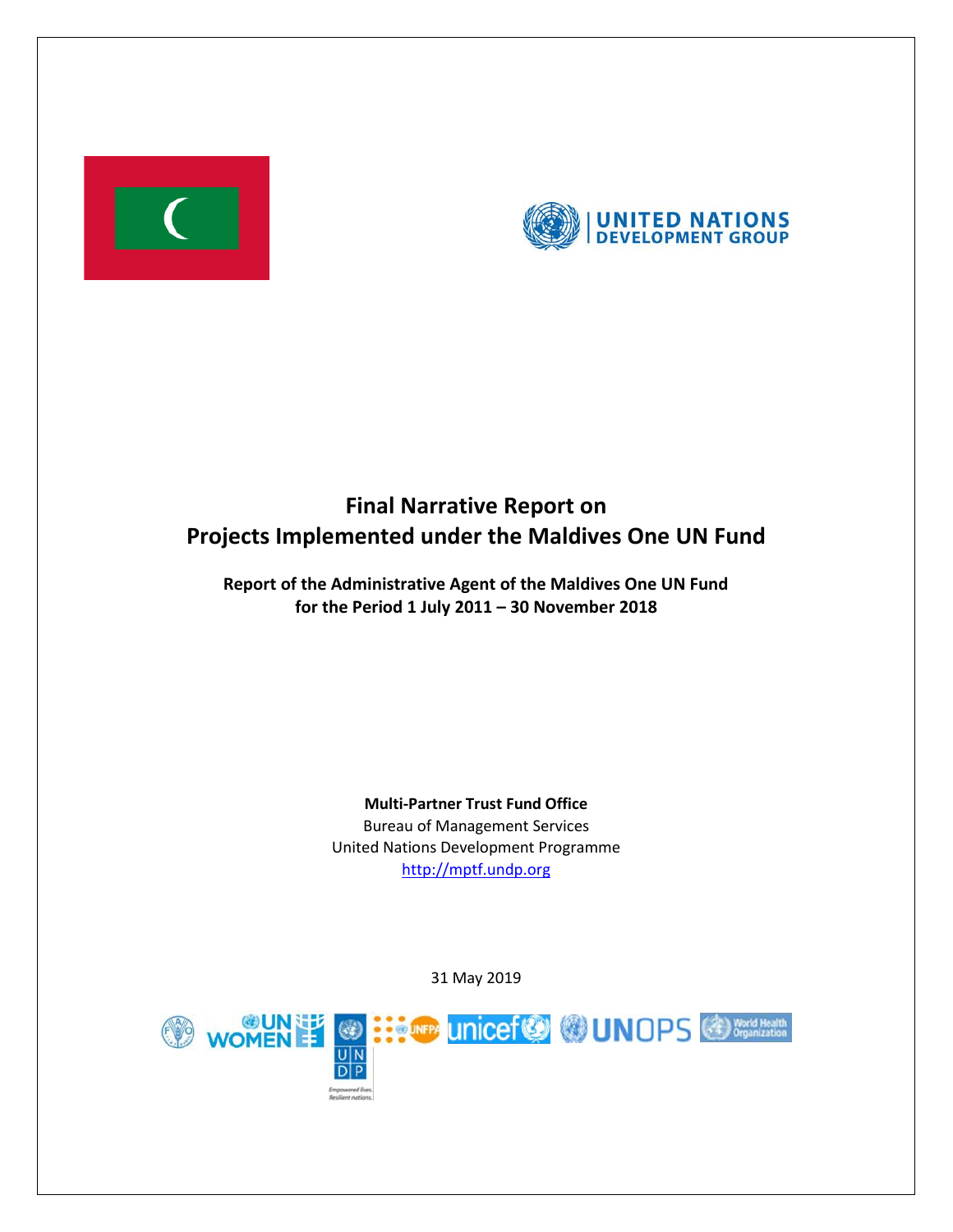# **Maldives One UN Fund**

## **PARTICIPATING ORGANISATIONS**



| <b>CONTRIBUTING DONORS</b> |                                    |
|----------------------------|------------------------------------|
| a sa n<br>a sa sa          | Denmark                            |
| $\circledast$              | <b>Expanded DaO Funding Window</b> |

Narrative report prepared by United Nations Maldives, Resident Coordinator Office:

Yuko Oaku and Huda Adam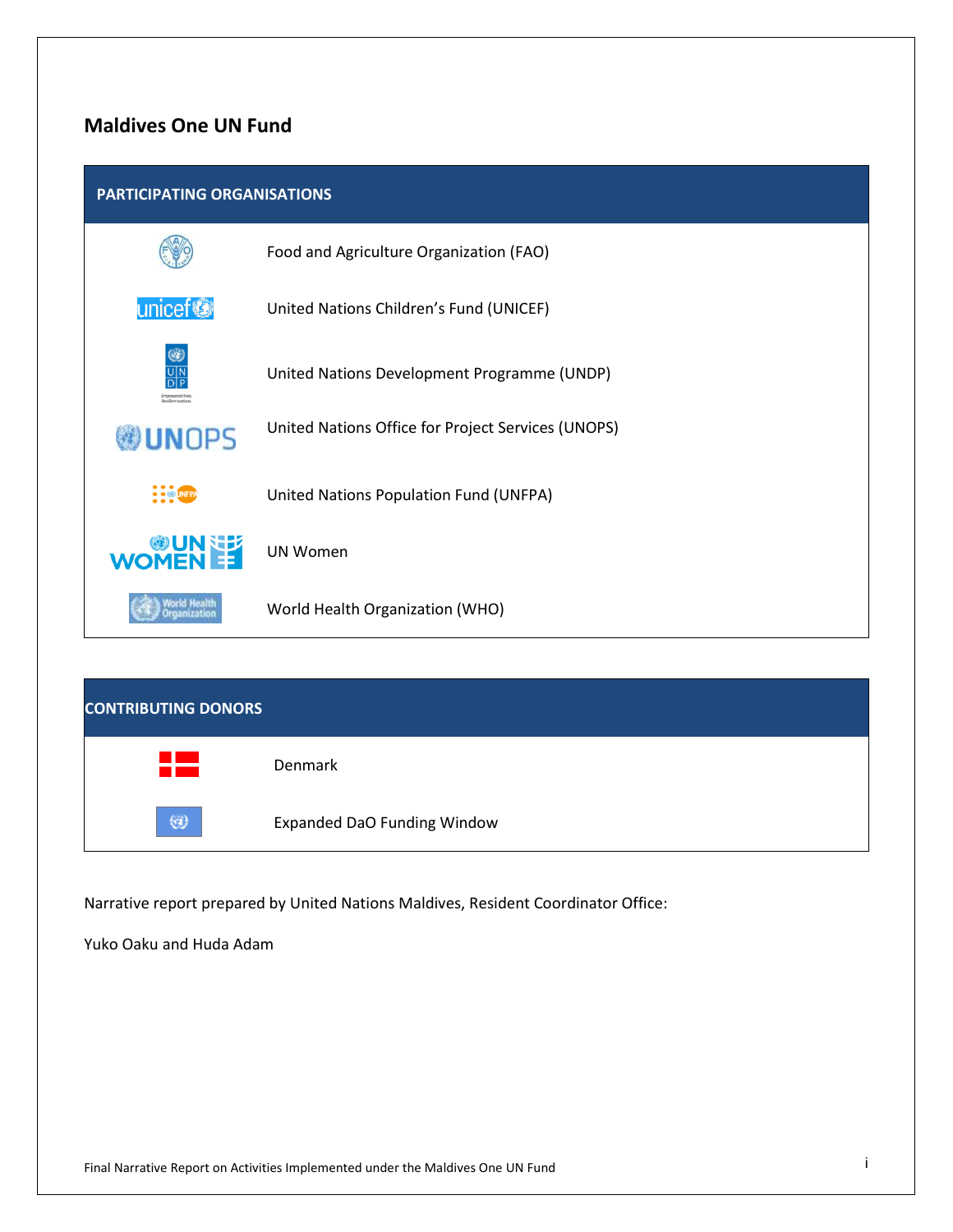# **Abbreviations and Acronyms**

| AA                 | Administrative Agent                                                           |
|--------------------|--------------------------------------------------------------------------------|
| AWP                | <b>Annual Work Plan</b>                                                        |
| <b>CSES</b>        | Communication and Stakeholder Engagement Strategy                              |
| CSO.               | <b>Civil Society Organizations</b>                                             |
| CBDRM              | Community-based Disaster Risk Management                                       |
| DRR                | <b>Disaster Risk Reduction</b>                                                 |
| EFW                | <b>Expanded Funding Window</b>                                                 |
| FAO                | Food and Agriculture Organization                                              |
| <b>GCA</b>         | <b>Government Coordinating Agency</b>                                          |
| HDI                | Human Development Index                                                        |
| IWG                | <b>Island Working Groups</b>                                                   |
| <b>IWRM</b>        | Integrated Water Resource Management                                           |
| JAWP               | Joint Annual Work Plans                                                        |
| LCCF               | Laamu Climate Change Forum                                                     |
| LDC                | <b>Least Developed Countries</b>                                               |
| LECReD             | Low Emission Climate-Resilient Development                                     |
| <b>LGA</b>         | <b>Local Government Authority</b>                                              |
| LSA.               | Land and Survey Authority                                                      |
| LWG                | Laamu Working Group                                                            |
| M&E                | Monitoring and Evaluation                                                      |
| MDGs               | Millennium Development Goals                                                   |
| MEE                | Ministry of Environment, Energy                                                |
| MOFT               | Ministry of Finance and Treasury                                               |
| MOFT-ERMD          | Ministry of Finance and Treasury - External Resources Management<br>Department |
| MOU                | Memorandum of Understanding                                                    |
| <b>MPTF Office</b> | Multi-Partner Trust Fund Office UNDP                                           |
| NBS.               | <b>National Bureau of Statistics</b>                                           |
| NDMC               | National Disaster Management Centre                                            |
| NGO                | Non-Governmental Organization                                                  |
| PB                 | Programme Board                                                                |
| PCU                | Programme Coordination Unit                                                    |
| <b>PTC</b>         | Programme Technical Committee                                                  |
| <b>PUNOs</b>       | Participating United Nations Organizations                                     |
|                    |                                                                                |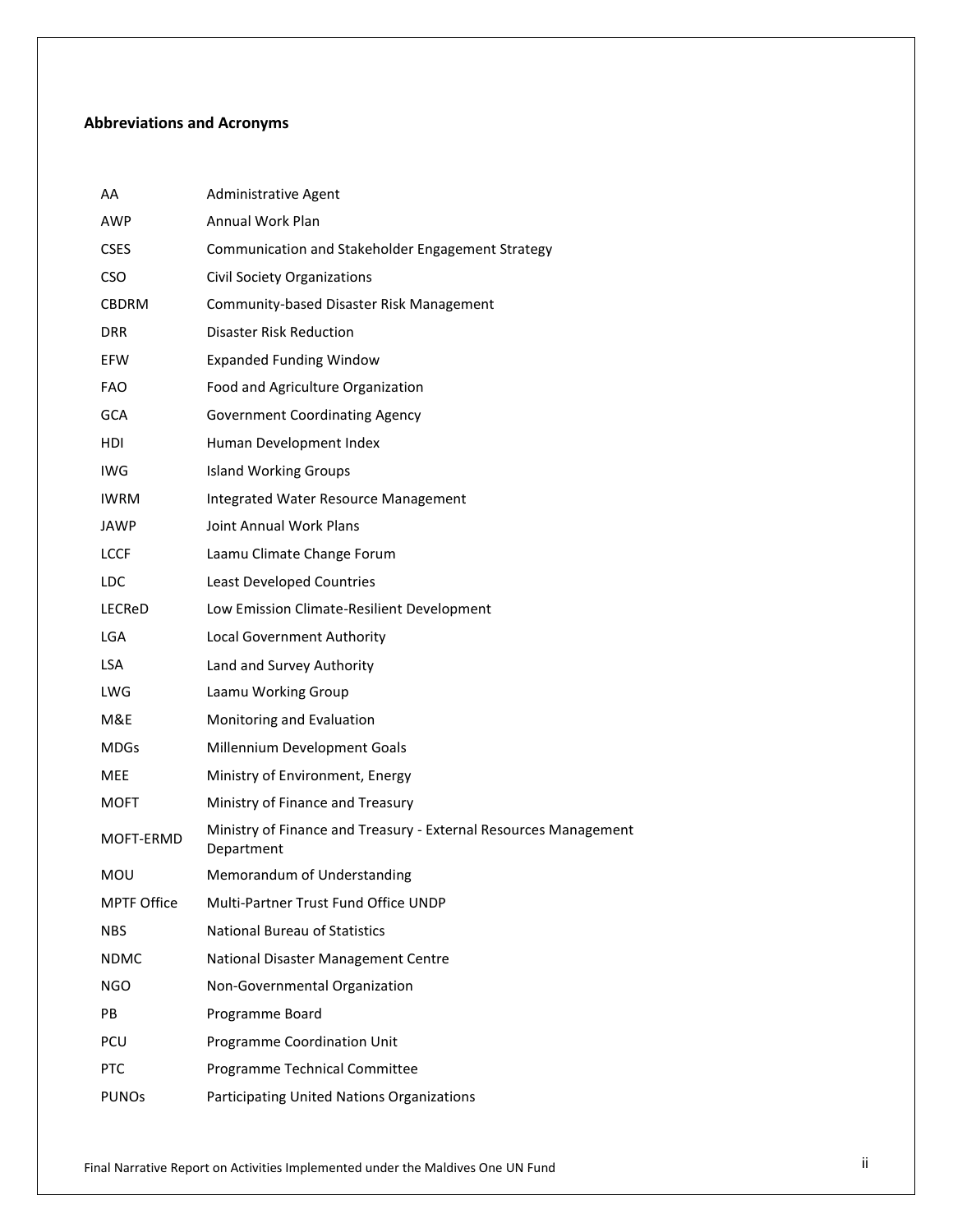| <b>RC</b>      | <b>Resident Coordinator</b>                                     |
|----------------|-----------------------------------------------------------------|
| <b>SDG</b>     | Sustainable Development Goals                                   |
| <b>SOP</b>     | <b>Standard Operating Procedure</b>                             |
| <b>SWM</b>     | Solid Waste Management                                          |
| <b>TOR</b>     | <b>Terms of Reference</b>                                       |
| UN             | <b>United Nations</b>                                           |
| <b>UNCT</b>    | United Nations Country Team                                     |
| <b>UNDAF</b>   | United Nations Development Assistance Framework                 |
| <b>UNDP</b>    | United Nations Development Programme                            |
| <b>UNESCAP</b> | United Nations Economic and Social Council for Asia and Pacific |
| <b>UNFPA</b>   | United Nations Population Fund                                  |
| <b>UNIDO</b>   | United Nations Industrial Development Organization              |
| <b>UNICEF</b>  | United Nations Children Fund                                    |
| <b>UNIFEM</b>  | United Nations Development Fund for Women                       |
| <b>UNODC</b>   | United Nations Office on Drugs and Crime                        |
| <b>UNOPS</b>   | United Nations Office for Project Services                      |
| <b>VCA</b>     | vulnerability capacity assessment                               |
| WASH           | Water, Sanitation and Health                                    |
| <b>WDCs</b>    | Women's Development Committees                                  |
| <b>WHO</b>     | World Health Organization                                       |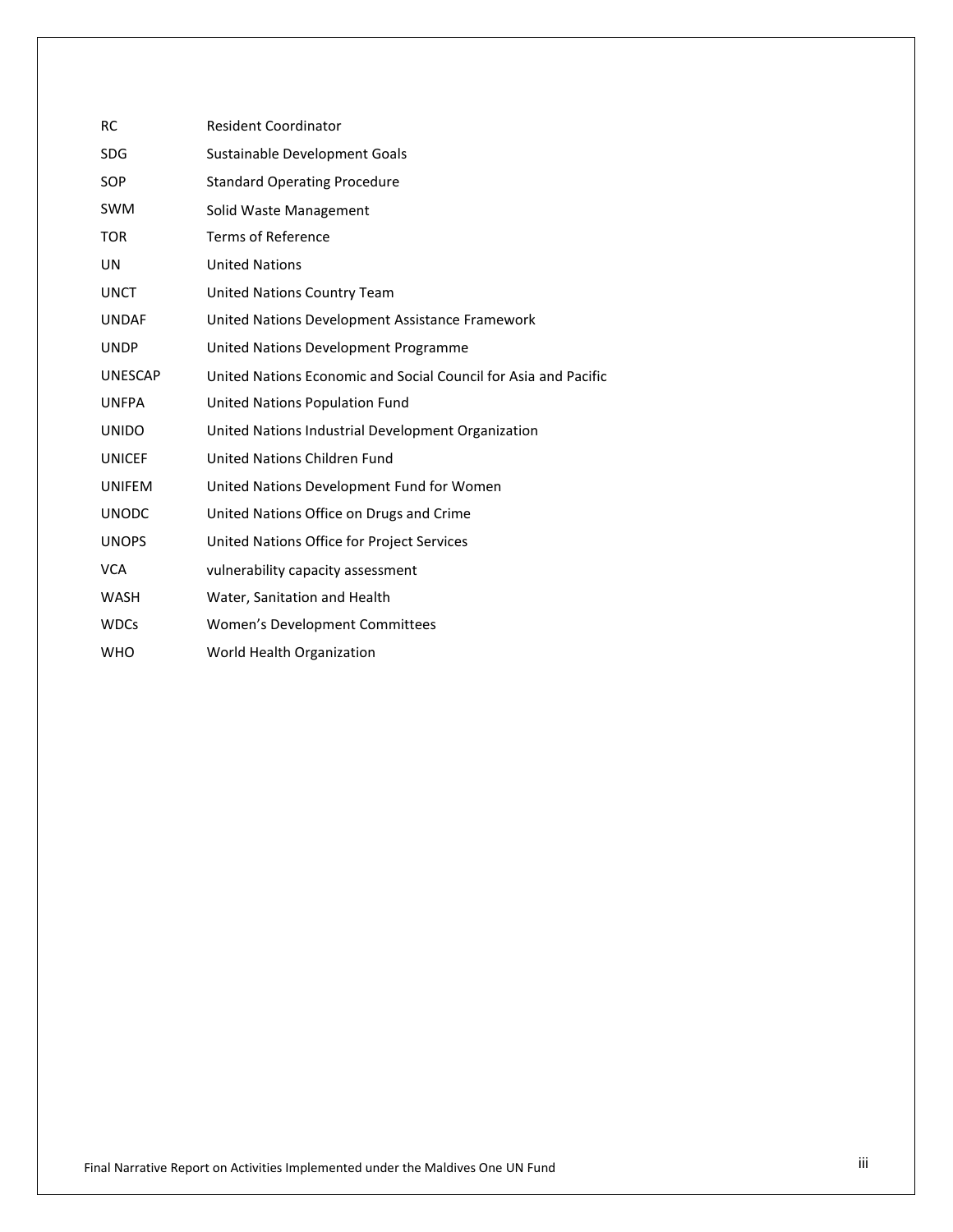# **Definitions<sup>1</sup>**

# **Allocation**

Amount approved by the relevant steering committee for a project/programme.

# **Annual Work Plan (AWP)**

Annual plans that set out the activities to be undertaken during the year to reach the results specified in the project/programme. AWPs include a timeframe, budget and responsibilities for completing the activities.

# **Approved Project/Programme**

A project or programme that has been approved by the Maldives One UN Fund Board for fund allocation purposes.

# **Contributor Commitment**

A contribution expected to be received or already deposited by a contributor based on a signed a Standard Administrative Arrangement (SAA) with the UNDP Multi-Partner Trust Fund Office (MPTF Office), in its capacity as the Administrative Agent (AA) of the Fund.

# **Contributor Deposit**

Cash deposit received by the MPTF Office for the Fund.

# **Direct Cost**

A financial indicator of the percentage of funds that have been utilized by comparing the expenditures report by a Participating Organization against the 'net funded amount'.

# **Indirect Support Cost**

A general cost that cannot be directly related to any particular programme or activity of the Participating Organisations. Under UN MPTFs, these costs amount to 7 percent as per the UNDG agreed MPTF cost recovery.

# **Net Funded Amount**

Amount transferred to a Participating Organisation less any refunds transferred back by a Participating Organisation.

# **Participating Organisations**

Organisations that have signed a Memorandum of Understanding (MOU) with the MPTF Office.

# **Project Expenditure**

l

The sum of expenses reported by all Participating Organization irrespective of which basis of accounting each Participating Organization follows.

# **Project Financial Closure**

A project or programme is considered financially closed when all financial obligations of an operationally completed project or programme have been settled, and no further financial charges may be incurred.

 $1$  Common definitions used by the MPTF Office in annual progress reporting.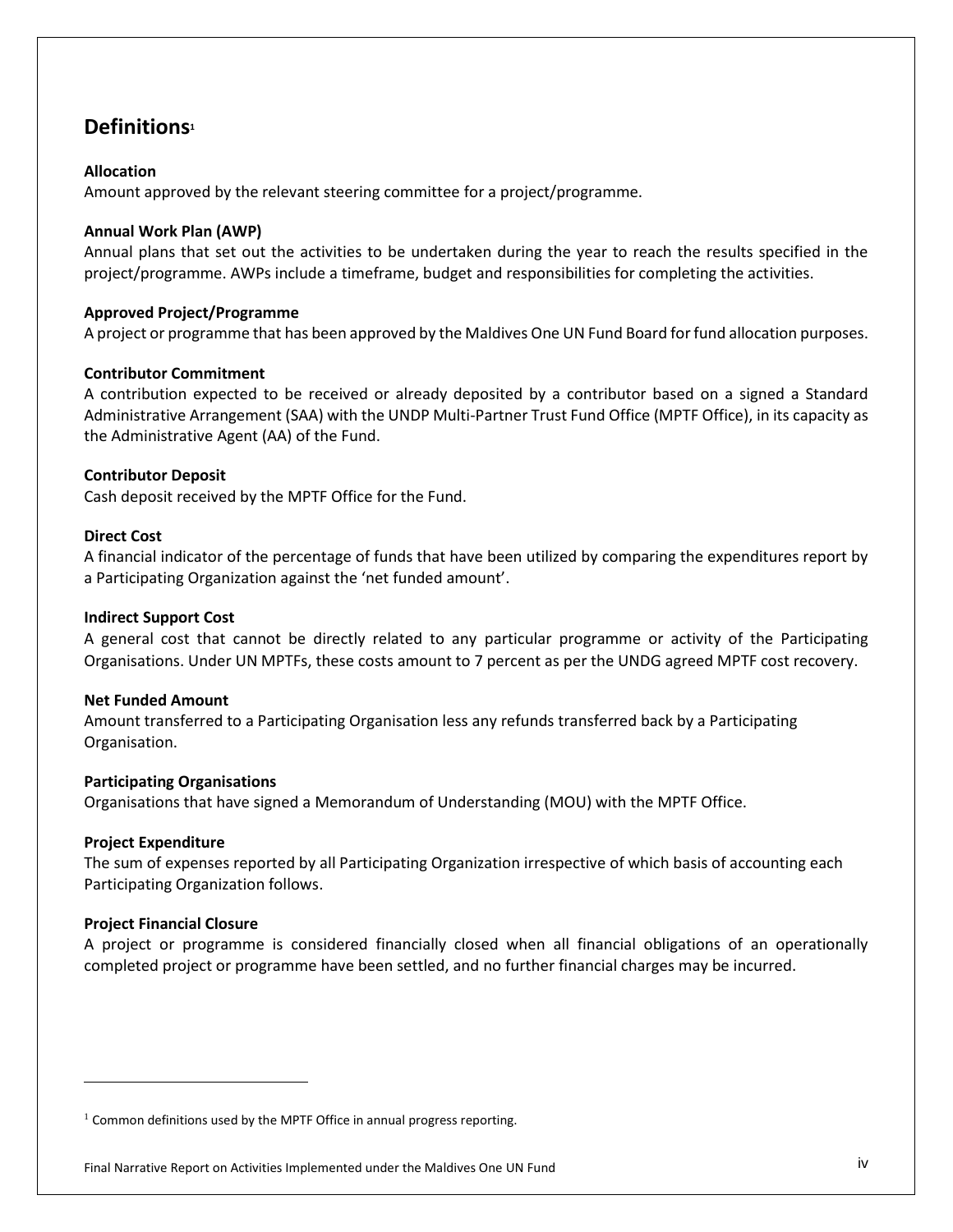## **Project Operational Closure**

A project or programme is considered operationally closed when all activities for which a Participating Organisation is responsible under the approved programmatic document have been completed.

# **Project Start Date**

Date of transfer of first instalment from the MPTF Office to the Participating Organisation.

## **Total Approved Budget**

Amount approved by the Steering Committee.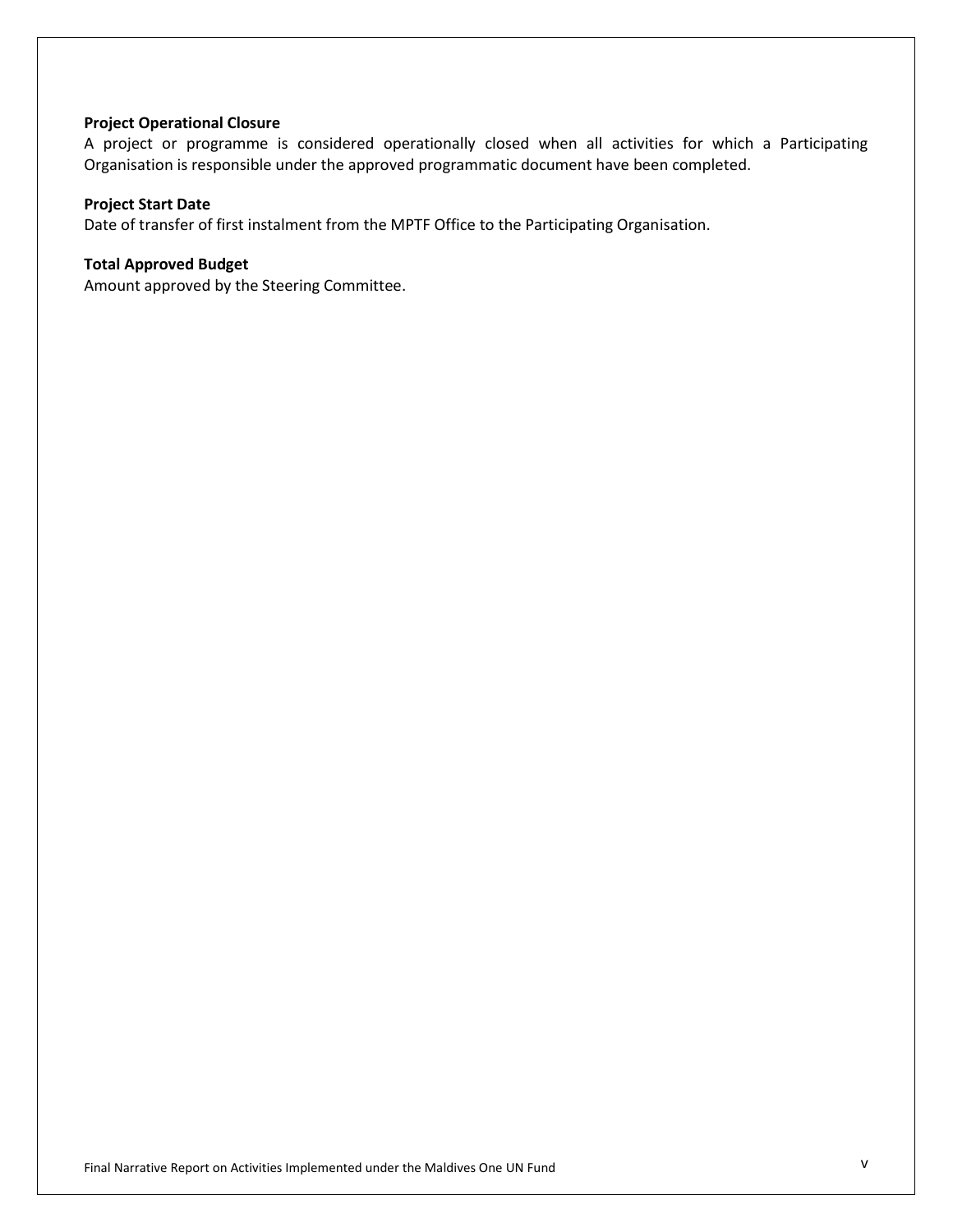# **Contents**

|--|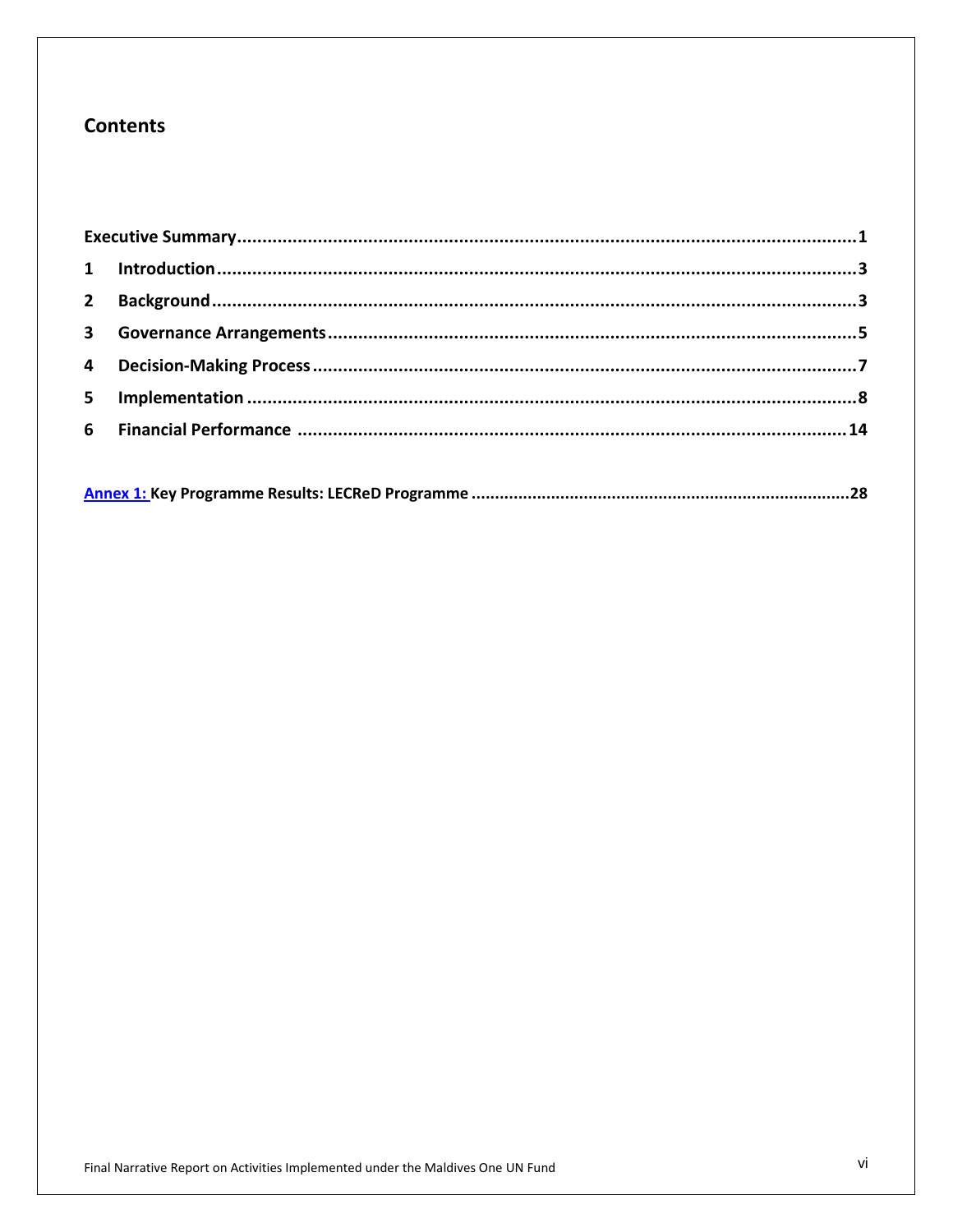# <span id="page-7-0"></span>**Executive Summary**

# **Introduction**

This is the final report of the Maldives One UN Fund, which was established in December 2010 and closed in December 2018. This fund is one of the funding instruments to support the implementation of the UN Development Assistance Framework (UNDAF) 2011-2015 and the UNDAF 2016-2020. The fund was managed based on an MOU agreed between 10 Participating Organisations and UNDP Multi-Partner Trust Fund Office (MPTF Office) in its capacity as the Administrative Agent (AA) of the Maldives One UN Fund.

The Maldives One UN Fund enhanced the flexibility and predictability of funding to the UN system to implement the UNDAF and the UNDAF Action Plan in support of national priorities and emerging needs. The Maldives One UN Fund promoted transparency and accountability as well as efficient delivery and utilization of resources.

The main results of the programmes under the One UN Fund are as follows:

Under the UN Coherence programme, MDG Acceleration was expedited by supporting the Government to track the progress of achievement of the MDGs and the regular reporting of the results. To this end technical assistance was provided to develop two MDG Progress reports. In the post-2015 discussions that contributed towards the setting of the Agenda 2030 for sustainable development dialogue and conversations were initiated with different cross-sections of the society through the conduct of the My World Survey.

In line with the Paris Declaration, extensive support was provided to mainstream Managing for Development Results (MfDR) principles in the Government agencies, especially in the Ministry of Finance and Treasury and Department of National Planning. Capacity building initiatives were supported to institutionalize the concepts and to influence the incorporation of the concepts in the policy planning and national budgeting process.

Aid coordination was pursued through consultative discussions with the donors based in Male', Delhi and Colombo with information sharing to enhance donor coordination and coherence.

Coherence of UN processes were enhanced through the programmes of this fund. Some of the major initiatives include the UNCT undertaking the Mid-Term Evaluation of the UNDAF 2011-2015, given the change in political landscape of the country and to enhance alignment of the UN's support to the new government's policies and strategies. Concurrently, the funding was utilized for the roll-out of the new UNDAF process including the development of the Common Country Assessment (CCA) and the formulation of UNDAF 2016-2020.

Communications and advocacy was ramped up and greater emphasis was placed on increasing the UN visibility through revamped UN Maldives Website and new/revived social media platforms (Facebook, Instagram, Twitter). SDGs and the Agenda 2030 was at the heart of the content of the social media with increasing collaboration with Government, NGOs, media, private sector, school children and relevant stakeholders in relation to their perceptions and visions for attaining SDGs. Three UN days were celebrated with themes around the SDGs and Agenda 2030.

In five years since the start of implementation Low Emission Climate Resilient Development (LECReD) programme has provided holistic support to build capacities at national and local levels to encourage low carbon life-styles, climate change adaptation, and disaster risk reduction. In 2018 the final initiatives within the project were completed. The construction and rehabilitation of waste management centres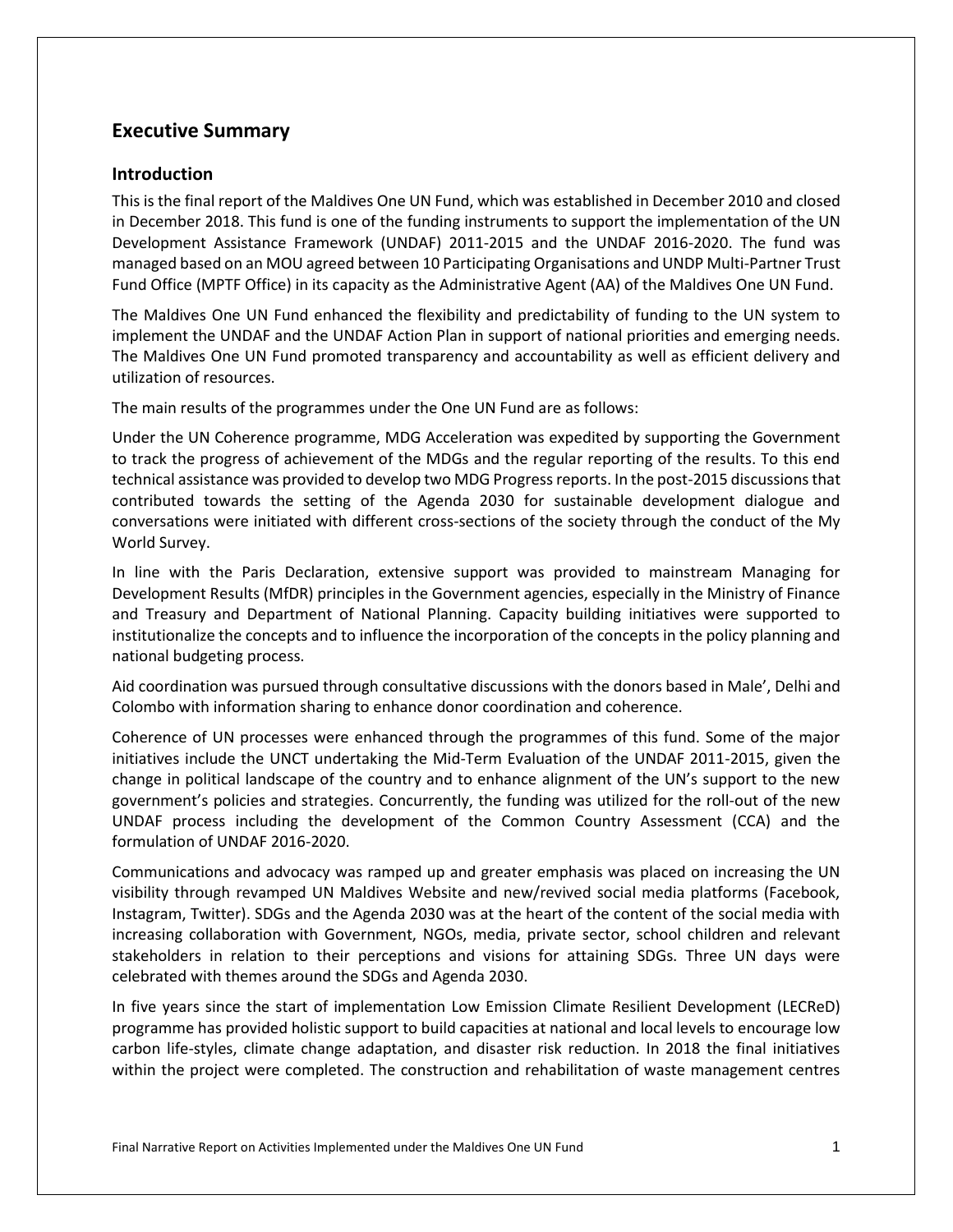completed on 9 islands of Laamu Atoll. These centers will provide comprehensive solutions to solid waste management by providing facilities for recycling and disposing different types of solid waste.

# **Strategic Framework**

The United Nations Development Assistance Framework (UNDAF) is the strategic programme framework between the Government of the Republic of Maldives and the United Nations. UNDAF 2011-2015 was aligned with national priorities to guide the UN system's assistance to Government of the Maldives, while promoting national ownership. The UNDAF process was built on existing cooperation and was formulated through a nationally-owned, consultative, and participatory process and signed by the Ministry of Finance and Treasury (MOFT) as the Government Coordinating Agency (GCA).

According to the final evaluation, the UNDAF 2011-2015 contributed and added value to addressing development challenges in Maldives in several ways. UN agencies contributed to develop national institutional systems and capacities in the planning, collection and use of evidence-based data to support policy formulation and planning. Secondly, UN studies and surveys highlighted inequalities that are normally concealed by aggregated data such as MDG+ and graduation to middle-income country. And thirdly, through some of their programmes, UN agencies supported the government to institutionalize systems and develop guidelines for inclusiveness, targeting and reaching the most vulnerable groups.

In 2015, the new UNDAF 2016-2020 was formulated and signed with the Government of Maldives. It draws on the full range of expertise and resources of the United Nations in the Maldives to deliver development results. Overall, the new UNDAF reinforces the partnership between the Government and the United Nations in support of national priorities and in line with the Sustainable Development Goals (SDGs) for the post-2015 period, tailored to the local context. In particular, it focusses on benefitting the most vulnerable populations in the country, linked to Maldives' obligations under its ratification of various international Conventions and human rights instruments. Four strategic focus areas have been selected that respond to national needs and make use of the United Nations' comparative advantages. These were identified and further detailed into outcomes and outputs through an intensive consultation process with the Government:

- Youth and Children
- Gender
- Governance
- Environment and Climate Change

# **Project Approval and Financial Performance**

As of November 2018, a total of \$10,306,083 was transferred to PUNOs through the Maldives One UN Fund with contributions received from the Government of Denmark and the Expanded Delivering as One (DaO) Funding Window (EFW) for achievement of the Sustainable Development Goals (SDGs).

Three projects implemented with resources from the Maldives One UN Fund. Their details including the final delivery rates are given below: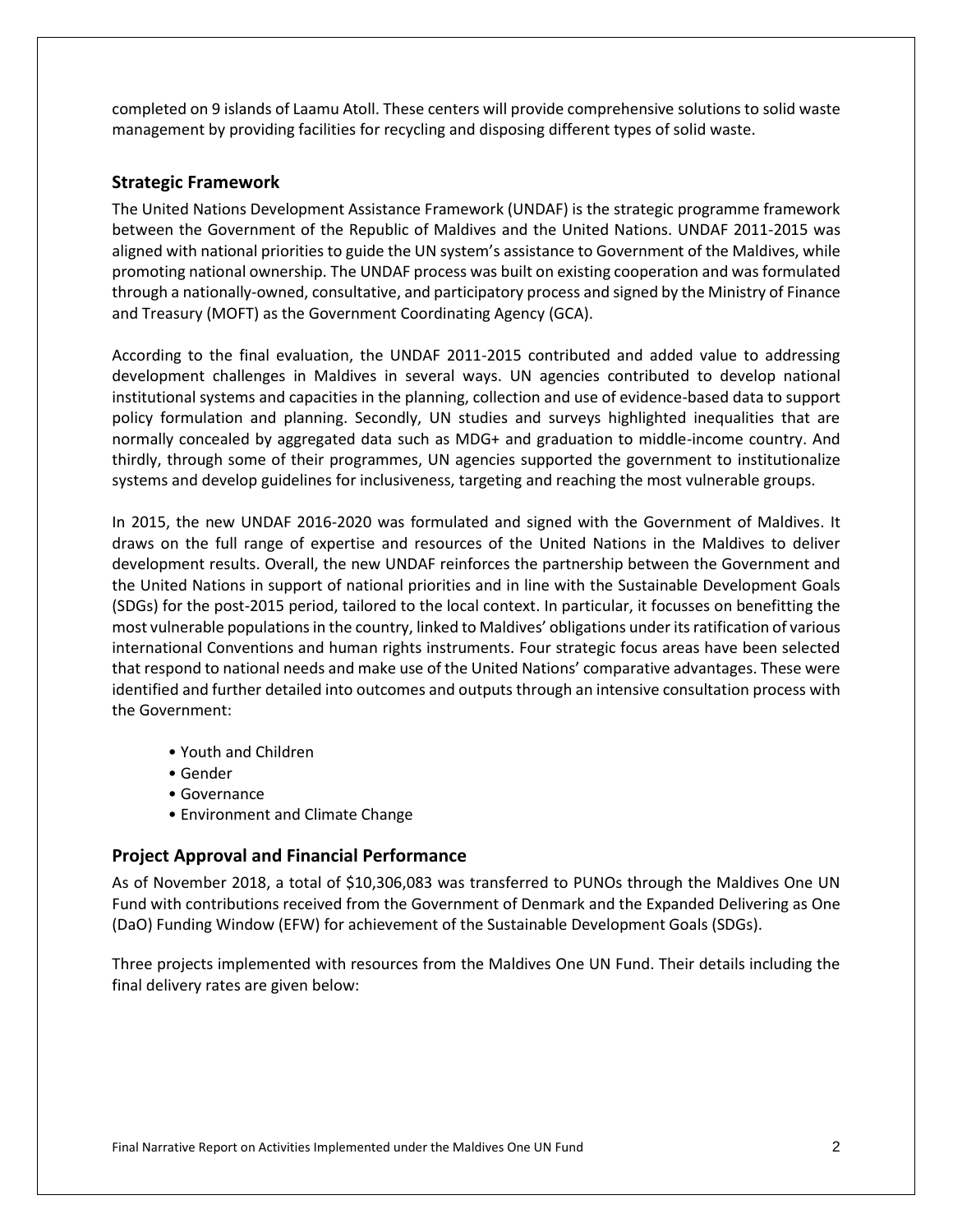| <b>Project ID</b> | <b>Project description</b>                                      | <b>Approved</b><br><b>Expenditure</b><br>budget |              | <b>Delivery</b><br>rate $2$ |
|-------------------|-----------------------------------------------------------------|-------------------------------------------------|--------------|-----------------------------|
|                   |                                                                 | (real-time)                                     | (annual)     | (annual)                    |
| 79975             | MV105-UN Coherence, Aid Effectiveness & M&E<br>Strengthening    | 615,306.00                                      | 619,447.50   | 100.67%                     |
| 81822             | MV102- Low carbon life-styles - LECReD Programme<br>development | 423,255.00                                      | 424,491.79   | 100.29%                     |
| 88009             | MV102-LECReD Programme                                          | 9,267,521.64                                    | 9,134,151.94 | 99.12%                      |
| <b>Totals</b>     |                                                                 |                                                 |              |                             |
|                   |                                                                 | 10,306,083                                      | 10,178,091   |                             |

# <span id="page-9-0"></span>**1 Introduction**

The Maldives One UN Fund was established in December 2010 with the conclusion of the Memorandum of Understanding (MOU) between 7 Participating Organisations and the UNDP Multi-Partner Trust Fund Office (MPTF Office) in its capacity as the Administrative Agent (AA) of the Maldives One UN Fund. The Maldives One UN Fund became operational on 1 July 2011 with the first contribution from the Government of Denmark.

The Final Narrative Report on Activities Implemented under the Maldives One UN Fund is submitted to the Maldives One UN Fund Board and contributing Donors, in fulfilment of the reporting provisions of the Maldives One UN Fund Terms of Reference (TOR), the MOU between the MPTF Office and Participating Organisations, and the Standard Administrative Arrangement (SAA) between MPTF Office and Donors.

The Maldives One UN Fund reports on the implementation of projects and programmes under two UNDAF cycles, approved for funding from 1 July 2011 to 31 December 2018.

In line with the MOU, the Report is consolidated based on information and data contained in the individual progress reports and financial statements submitted by Participating Organisations to the MPTF Office. It is neither an evaluation of the Maldives One UN Fund nor the MPTF Office's assessment of the performance of the Participating Organisations.

# <span id="page-9-1"></span>**2 Background**

# **2.1 Situation Analysis**

 $\overline{\phantom{a}}$ 

Maldives is a development success story of sustained growth and impressive improvements in health and education within the last three decades. The country's GDP per capita reached \$10,675 in 2017, compared to \$200 in 1978. It continues to grow at a rate of 7.1 percent bolstered by construction, tourism,

<sup>&</sup>lt;sup>2</sup> Over-expenditures will be corrected upon final financial reporting.

Final Narrative Report on Activities Implemented under the Maldives One UN Fund 3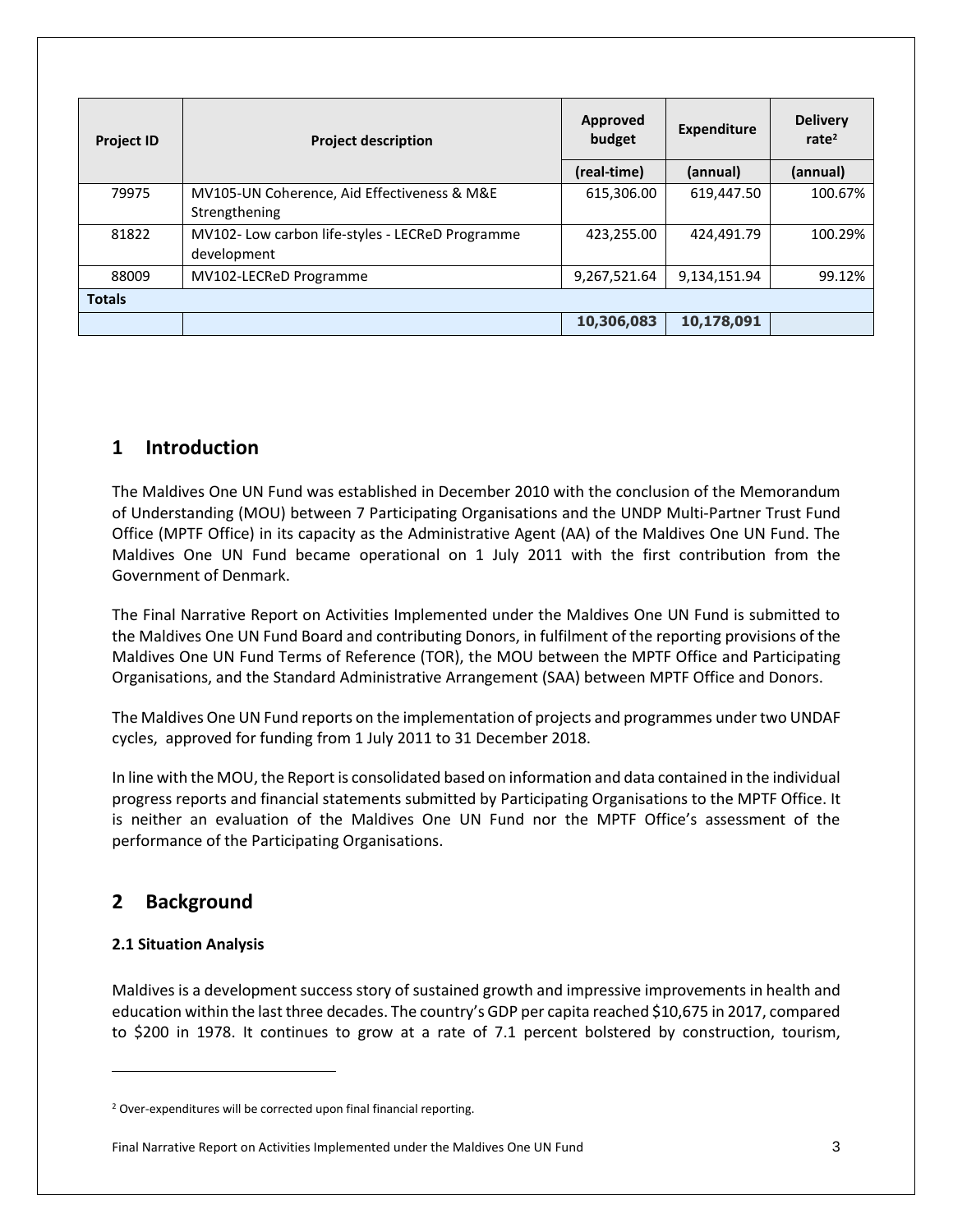communications, transport, and fisheries. Maldives' HDI value for 2017 is 0.717, which put the country in the high human development category - positioning it at 101 out of 189 countries and territories. Between 1995 and 2017, Maldives' HDI value increased from 0.539 to 0.717, an increase of 33.0 percent. Between 1990 and 2017, Maldives' life expectancy at birth increased by 16.2 years, mean years of schooling increased by 2.3 years and expected years of schooling increased by 4.1 years.

Maldives' GNI per capita increased by about 154.7 percent between 1990 and 2017. However, when the HDI value is discounted for inequality, the HDI falls to 0.549, a loss of 23.4 percent demonstrating inequalities experienced by Maldivians of different walks of life in enjoying a long and healthy life, access to knowledge and a decent standard of living. The country has eliminated many diseases, such as polio, measles, malaria, and lymphatic filariasis and the people of the Maldives enjoy universal health coverage. Against these successes of the health sector, the country faces significant challenges to control noncommunicable diseases and protect health from the effects of climate change.

Climate change is the reality in the Maldives. Coastal erosion, coral bleaching and temperature rise are major environmental issues for Maldives. The sea level rise is a long-term threat with 80% of land less than 1 meter above sea level. Over 45 islands faced water shortages due to significant changes to weather patterns. More than 60% of coral reef bleaching caused by the 2016 El Nino continues to adversely impact underwater life and natural resources vital for livelihood. Tourist resorts have started implementing coral recovery programs to make the Maldivian reefs resilient to changes in temperature and increase their rate of regeneration. Like the past years, an increasing number of storms during the monsoon season caused floods.

In November 2014, Maldives was selected as the Chair of the Alliance of Small Island States (AOSIS) for 2015-2016, indicating the importance that the Government places on the climate change related vulnerability issues of the Maldives as well as its foreign policy supporting active role in global governance and partnerships. Maldives continues to advocate for the SIDS through the Sustainable Development Goals and Agenda 2030.

# **2.2 First Programmatic Framework: UNDAF 2011-2015**

The United Nations Development Assistance Framework (UNDAF) 2011-2015, signed between the Government of the Maldives and the UN system in April 2010 presented a coherent vision and strategy for a unified approach to assist the country in reaching its national development priorities where the UN system has a comparative advantage.

The process of UNDAF formulation was inclusive, participatory and evidence‐based. In identifying the UNDAF areas of cooperation, national stakeholders considered the dramatic political and governance changes, the significant developments in the economic, socio-cultural, and natural environment of the country, and the major challenges to achieving the nation's development goals and international commitments. The vulnerabilities of the Maldives to global crises, natural disasters, climate change, and other external factors were also considered. The UNDAF is the framework that guided the UN system in planning its assistance to address these risks and to sustain its development gains as the country transitioned to middle‐income status.

The UNDAF 2011-2015 had **fifteen outcome areas** broadly grouped in **four clusters**:

Final Narrative Report on Activities Implemented under the Maldives One UN Fund 4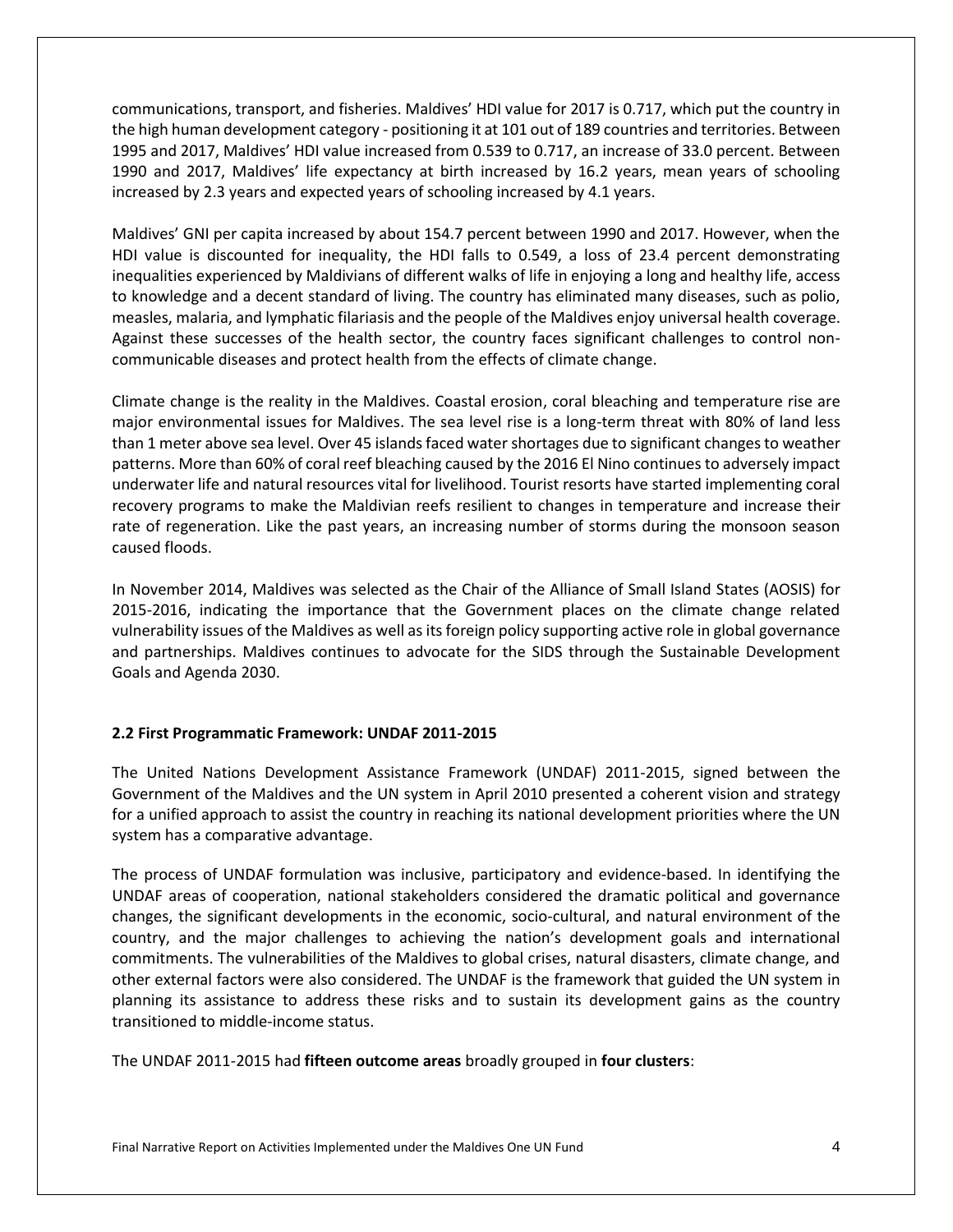- **Social Equity**: Health, Education, Social Protection, Social Security Floor, and Substance Abuse and HIV Prevention
- **Economic Development and Environment**: Economic Sector, Decent Work, Environment Management and Water and Sanitation, Climate Change and Disaster Risk Reduction
- **Good Governance:** Transparency and Accountability, Access to Justice and Strengthened Rule of Law, Human Rights Promotion, Civil Society Empowerment, and Evidence-based Development Planning and Administration
- **Gender Equality and Women's Empowerment**

The Government and the UN formulated an UNDAF Action Plan to operationalise their commitments under the UNDAF 2011-2015. The UNDAF Action Plan was a critical tool for more efficient and effective programming of UN assistance, by ensuring strategic priorities identified in the UNDAF are operationalised in a coherent way creating synergies among programmes, identifying opportunities for joint programming, and avoiding duplication. It also elaborated a common budgetary framework of the UNDAF 2011-2015 by presenting activities that needed additional financial resources from the Maldives One UN Fund.

# **2.2 UNDAF 2016 -2020**

The United Nations Development Assistance Framework (UNDAF) 2016-2020, signed between the Government of the Maldives and the UN system in August 2015 presents a coherent vision and strategy for a unified approach to assist the country in reaching its national development priorities where the UN system has a comparative advantage. This framework draws on the lessons learned from the UNDAF 2011- 2015 and the situation analysis of the country needs and priorities.

The process of UNDAF formulation was inclusive, participatory and evidence‐based. In identifying the UNDAF areas of cooperation, national stakeholders considered the dramatic political and governance changes, the significant developments in the economic, socio‐cultural, and natural environment of the country, and the major challenges to achieving the nation's development goals and international commitments. The vulnerabilities of the Maldives to global crises, natural disasters, climate change, and other external factors were also considered. The UNDAF is the framework that guided the UN system in planning its assistance to address these risks and to sustain its development gains as the country transitioned to middle‐income status.

The UNDAF has **four outcome areas**:

- **Youth and Children**
- **Gender**
- **Governance**
- **Environment and Climate Change**

# <span id="page-11-0"></span>**3 Governance Arrangements**

The Maldives One UN Fund TOR outlines the governance arrangements and decision-making process. The Governance Structure is outlined below.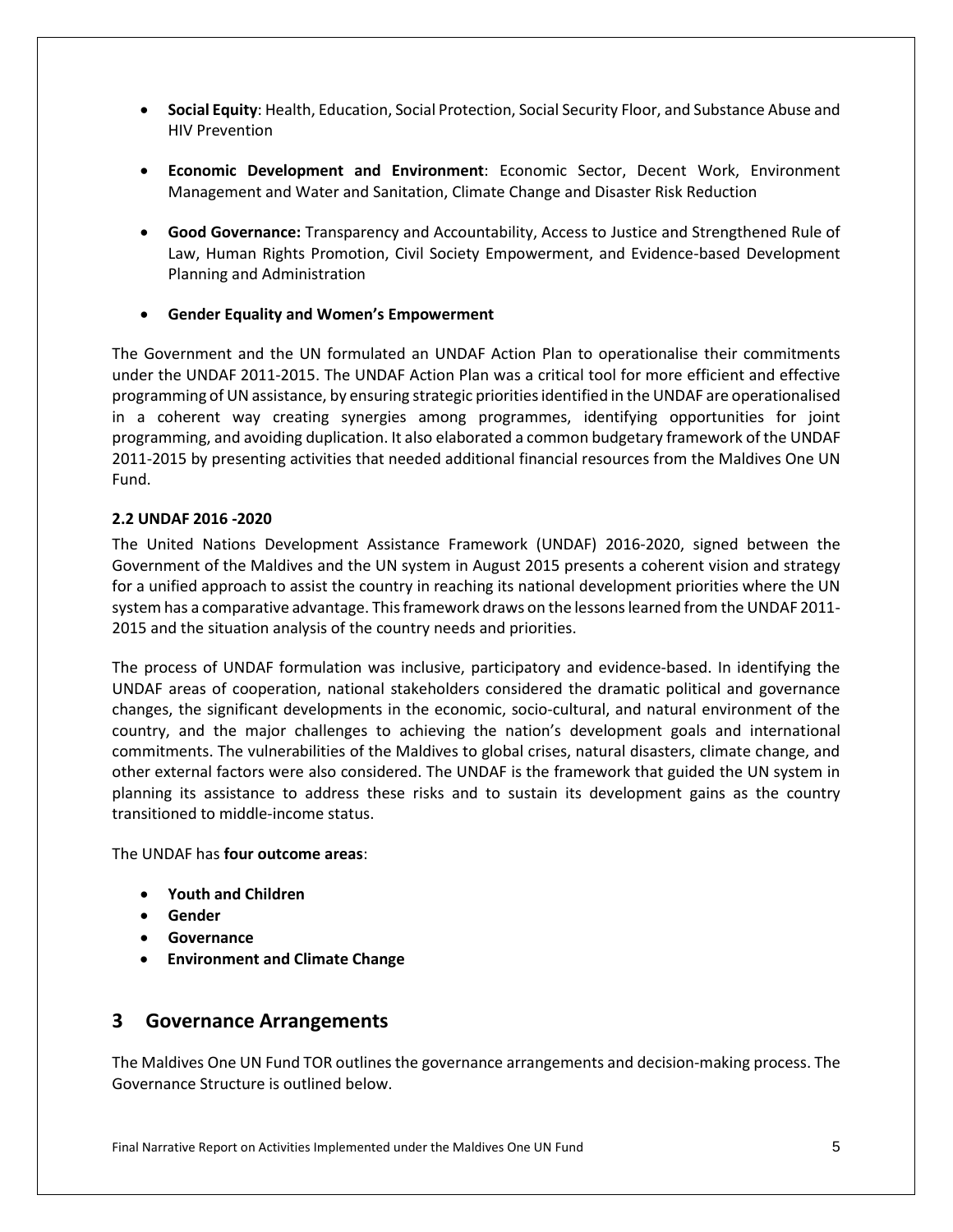# **3.1 Board**

The Maldives One UN Fund Board is composed of representatives from the Government, the UN system, and the donor community. The Government is represented by the Ministry of Finance and Treasury (MOFT), Ministry of Foreign Affairs, and the Office of the President. The heads of the Participating Organizations are members of the Board as UN representatives. The Board is co-chaired by the MOFT as head of the GCA and the Resident Coordinator (RC). Since the two major programmes have different donors and stakeholders, two separate programme boards are maintained for ease of planning and implementation.

The Board is responsible for:

- Reviewing and approving the TOR and Rules of Procedures
- Ensuring alignment of allocations with UNDAF and national priorities
- Establishing criteria for allocation of un-earmarked funds
- Reviewing and approving proposals from Participating Organizations
- Ensuring consultations with key stakeholders
- Reviewing periodic reports, audits, and lesson learned reviews

# **3.2 Resident Coordinator (RC)**

The overall management of the Maldives One UN Fund is led and coordinated by the RC. In line with the overall objective of enhanced UN coherence in the Maldives, the RC is responsible for:

- Providing strategic leadership of the One UN Fund on the basis of the UNDAF
- Advocating and mobilizing resources for the One UN Fund in collaboration with Participating **Organization**
- Leading a consultative process on allocations from the One UN Fund, and taking final decisions if consensus cannot be reached, with documented process and rationale for such decisions
- Holding the head of the Participating Organizations accountable for the funds allocated to their respective organization under the One UN Fund
- Providing substantive support to the Maldives One UN Fund, including liaising regularly with the AA to ensure the proper coordination of the Fund

# **3.3 Resident Coordinator's Office (RCO)**

The Resident Coordinator's Office (RCO) supports the RC in the management of the Maldives One UN Fund. The RCO acts as the Secretariat for the Board, working closely with MOFT.

The RCO, LECReD Programme Technical Committee and MOFT together compiled, reviewed and assessed the proposed priorities for funding allocations, ensuring that proposals are in line with the UNDAF and other national priorities before submitting the appropriate recommendation to the Board.

# **3.4 Theme Groups**

To coordinate effectively and efficiently, the Maldives UNCT has established several inter-agency groups or Theme Groups (called Outcome Groups). The groups were established to be the mechanism to develop strategies that will support the achievement of the UNDAF outcomes, ensure that the UN agencies collaborate efficiently and effectively, and facilitate partnership with various stakeholders and donors. The groups report and recommend appropriate action to the UNCT.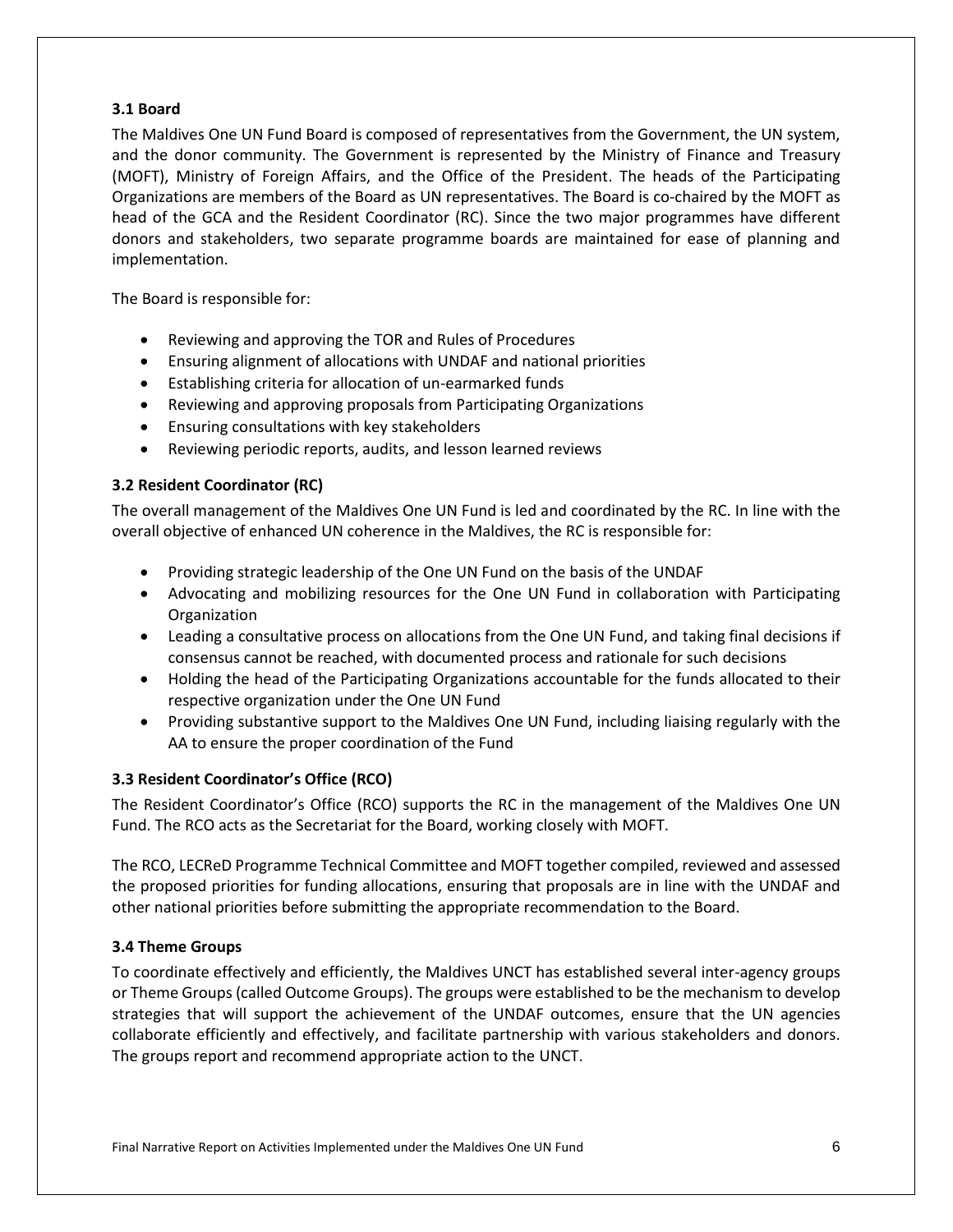The following are the UN inter-agency groups established under the UNDAF Programming Cycle 2016- 2020: Youth and Children, Gender, Governance, Environment and Climate Change, Communications, Operation Management, UNDAF Technical Team, SDGs, Joint UN Team on HIV/AIDS and Contingency Planning.

# **3.5 Administrative Agent (AA)**

As the AA for the Maldives One UN Fund, the UNDP MPTF Office is responsible for the receipt, administration and management of contributions from Donors; disbursement of funds to the Participating Organisations in accordance with instructions from the Board, through the RC, and consolidation of narrative and financial reports produced by each of the Participating Organisations as well as the provision of these reports to the Board and Donors. The MPTF Office performs the full range of AA functions in accordance with the UNDG-approved "Protocol on the Administrative Agent for MDTF and JP, and One UN Funds".

In line with the MOU concluded between Participating Organisations and the MPTF Office, a clear delineation, including distinct reporting lines and an accountability framework, has been established and is maintained within UNDP between its functions as an AA performed by the MPTF Office and its functions as a Participating Organisation performed by UNDP Maldives.

# <span id="page-13-0"></span>**4 Decision-Making Process**

Guided by the UNDAF, the UNCT prepares Joint Work Plans (JWPs), documenting planned activities, budgets and resources for the year. Based on the indicative work plans, the Theme Groups/Inter-Agency Groups submit proposed funding priorities and an updated resources matrix indicating sources of funds and funding gaps. Proposals for funding reviewed and compiled by the RCO, LECReD Programme Technical Committee and the MOFT are submitted to the Board.

The Board reviews the proposed priorities to ensure that they are aligned with the UNDAF/UNDAF Action Plan and emerging national priorities based on which Participating Organizations develop and submit proposals. The Board utilizes the allocation criteria to finalize and approve funding with the available unearmarked funds. Decisions are based on a consultative process and documented jointly by the RCO Office and the MOFT.

When earmarked contributions are received, the Board allocates the resources based on the following criteria:

- Alignment with the UNDAF and strategic priorities
- Implementation capacity of the relevant partner(s)
- Comparative advantages of the Participating Organisation in supporting the implementation of activities
- Priorities which would otherwise not be funded with realistic outcome budgets
- Additional criteria for subsequent allocations include: previous track record of the implementing partner and the Participating Organisation on delivering results, absorptive capacity, and timely, accurate, and meaningful reporting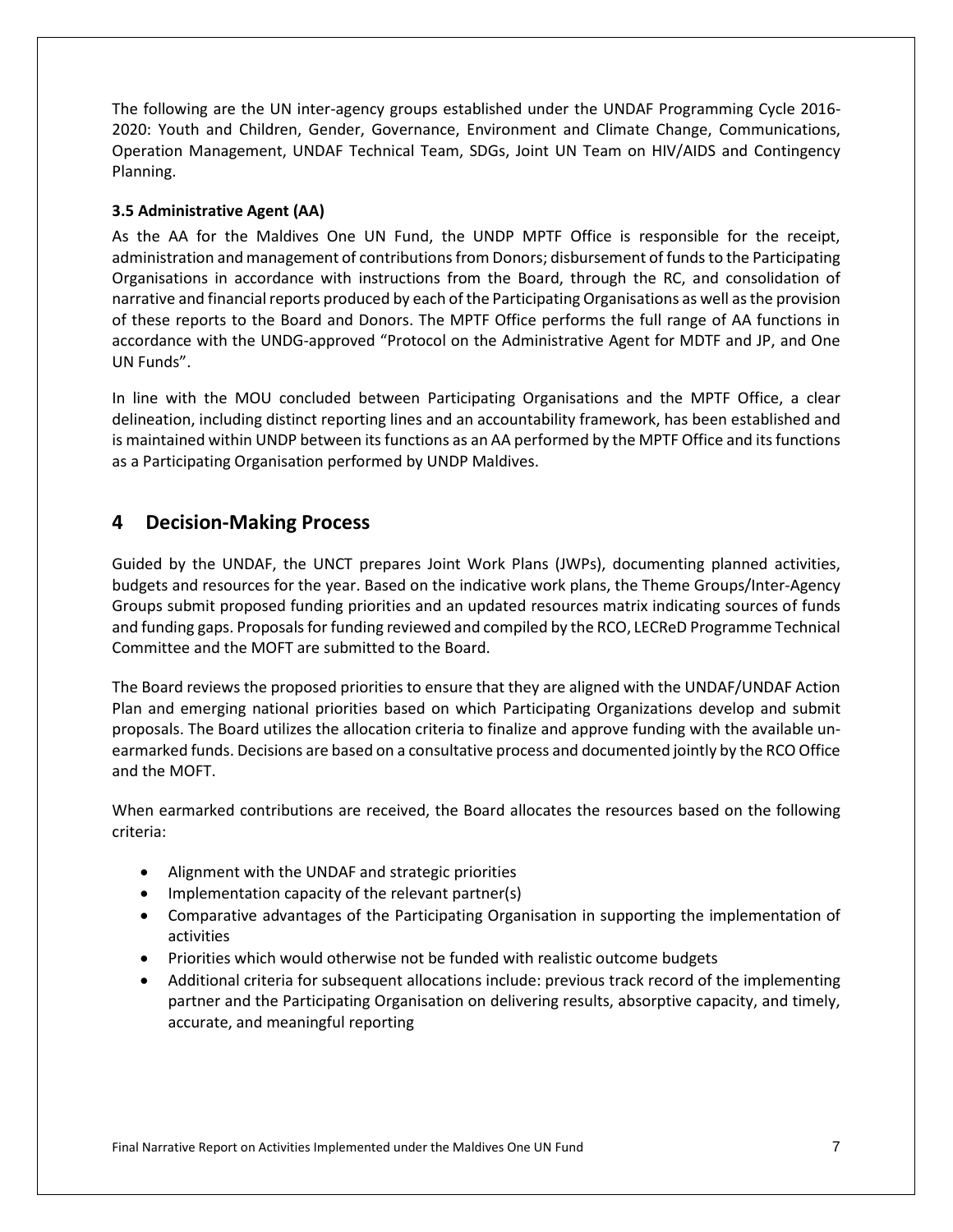# <span id="page-14-0"></span>**5 Implementation**

The section below provides an overview of the main implementation achievements during the periods reported.

5.1 Implementation Achievements of the project MV105-UN Coherence, Aid Effectiveness & M&E Strengthening (Project ID: [79975\)](http://mptf.undp.org/factsheet/project/00079975)

**1. MDG Acceleration:** Government implements programmes and issues policies directed towards acceleration of MDG achievement and sustaining the gains in achieving the MDGs (Under UNDAF 2011-2015)

In 2013, Maldives received assistance from the Poverty Thematic Trust Fund (PTTF) to prepare the MDG Progress Report. The Government together with UNCT took the decision to develop a fourth MDG Progress Report for the Maldives that incorporates some aspects of MDG Acceleration as well as Post-2015 development Agenda.

To initiate the national discussion on Post-2015 development agenda, the MY World campaign was officially launched in the Maldives in June 2013, with a plethora of promotional material produced with the support of local personalities and four of the biggest companies in the Maldives that are also part of the local Global Compact network. The campaign was launched by the Minister of Education and attended by government officials, heads of independent institutions, students, media and MY World ambassadors. The MY World campaign was led by the RCO and was run by a small team of dedicated staff from UN agencies. A group of youth volunteers were mobilized to undertake the survey throughout the capital city, Male'. The volunteers visited schools in Male', where kiosks were set up for the students to complete the survey with the support from the Ministry of Education. The volunteers also set up voting booths in various parts of the capital to encourage and allow the public to vote. The Government and independent institutions such as the Civil Service Commission and the Local Government Authority supported the survey process within Male' and in island and atoll councils.

In 2014, as part of the MY World campaign, United Nations in Maldives launched an online campaign via its social media outlets during the MY World Global Week of Action (GWA) that took place from 5-11 May 2014. The campaign was carried out mainly through the MY World – Maldives Facebook page as part of the worldwide mobilization effort allowing people to have a direct say in shaping a better world. During the campaign, the myworld2015.org website was promoted and people were encouraged to vote for the world they envision to live in. Official data collected from MY World campaign shows that 3,979 people in the Maldives have taken part in the survey since it was launched in January 2013.

From June to September 2014, the UN assisted the Government of Maldives in developing the fourth MDG Progress Report of the country. Building upon the previous practice of reporting on the achievements of the national MDGs, the fourth National MDG Report was prepared with further analysis of trends, inequalities and the unfinished business of the MDGs and emerging issues taking into account the national priorities for the post-2015 development agenda. An international consultant was hired to work with the Department of National Planning (DNP) under the Ministry of Finance and Treasury (MoFT), along with the MDG focal points from relevant line ministries to formulate the report through consultative and participatory approaches. The report was prepared between June-September 2013 ahead of the Presidential Elections. The draft report was discussed with key national partners and the comments and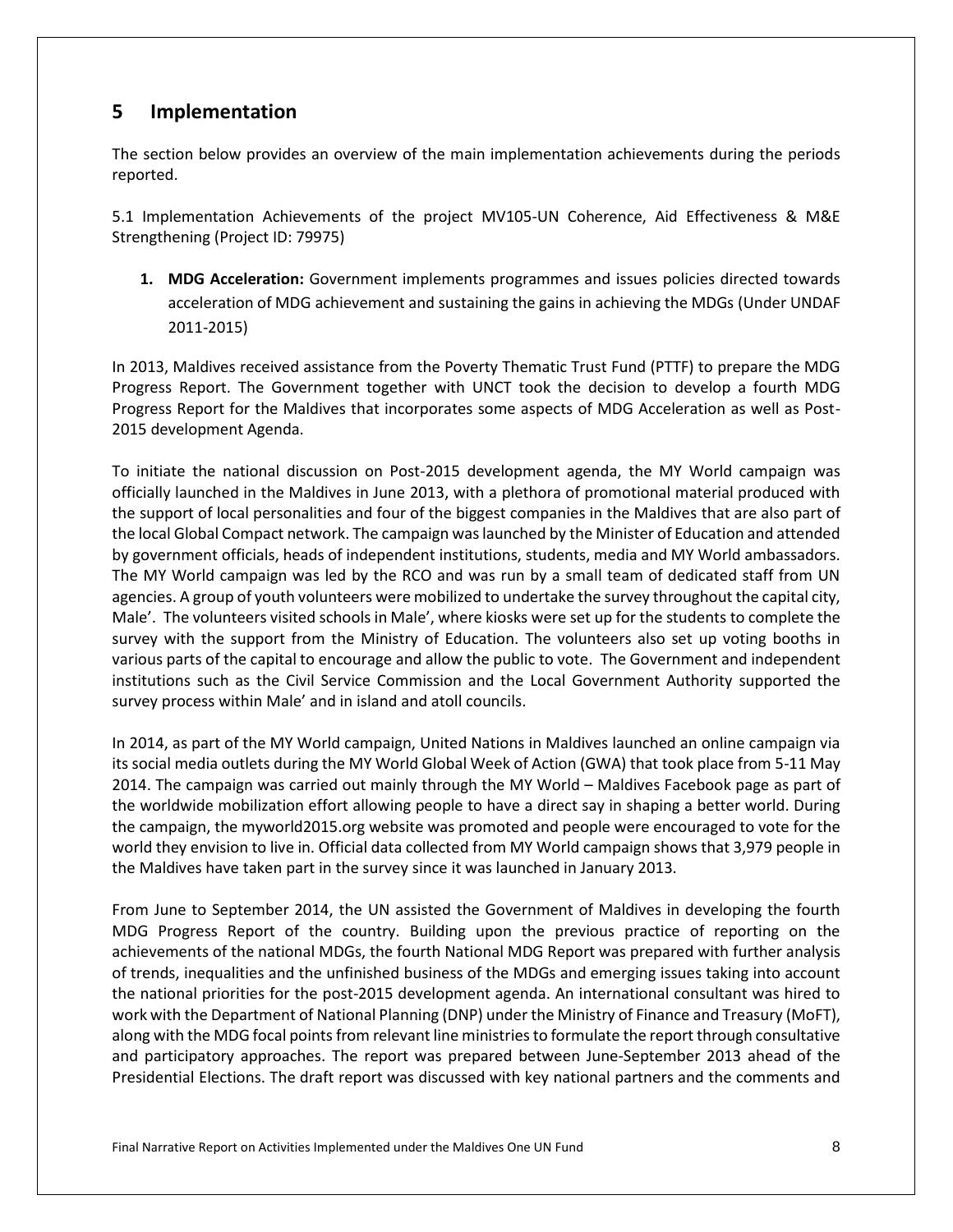suggestions received from national partners and UN agencies were incorporated into the final draft presented to a high-level MDG Advisory Committee.

In October 2013, Government of Maldives requested for further review of the fourth MDG Progress Report. A thorough review of the draft MDG Report was undertaken through technical assistance from UNDP Asia-Pacific Regional Centre (APRC). During this process, a policy Specialist from UNDP APRC updated the report using available new data, revised the analysis of the report where needed, reviewed the sensitive language and reduced the length of report by removing parts that are not within the MDG Report writing guidelines. However, with the unexpectedly prolonged Presidential Elections and the significant changes in Government, the report did not receive its final endorsement and was not officially launched.

All planned activities under this output were completed by the end of December 2014.

**2. Managing for Development Results (MFDR):** Government utilizes the Strategic Action Plan (SAP) Results Frameworks for planning, budgeting and monitoring (Under UNDAF 2011-2015)

Between 2011 and 2012, the UN team (1) supported Government to mainstream Management for Development Results (MFDR) approach to national planning and budgeting, (2) developed capacity of Ministry of Finance and Treasury (MoFT) and Department of National Planning (DNP) on RBM, and (3) supported Ministry of Gender, Family and Human Rights to enhance its capacity and develop a system to collect and analyze data on vulnerable groups as per recommendation from 2012 UNCT Gender Score Card report.

The 2012 UNCT Gender Score Card report has highlighted a lack of data on gender equality issues in a number of areas and recommended that the UN conduct a more systematic analysis of women from marginalized and vulnerable groups. To this end, support was provided to the Ministry of Gender, Family and Human Rights to enhance its capacity and develop a system to collect and analyze data on vulnerable groups through an international consultancy that assessed the practice of data gathering and analysis on vulnerable groups and vulnerabilities within the Ministry. The consultant also designed a simple methodology to collect data and strengthen the existing data collection and analysis, and provided coaching and training to relevant Ministry staff.

With the change in government in 2012, the main implementing partner for this intervention, Department of National Development was abolished in 2014 and the work of the Department was integrated into the Ministry of Finance and Treasury. In consultation with MoFT and DNP, funds were reallocated to support the formulation of a new 5-year national develops plan and complementary M&E framework. However, new government elected in Nov 2013 took decision to only develop 100-day plans for implementation and has expressed interest only in developing 2-3 year short-term plans.

All planned activities under this output were completed by the end of December 2014.

**3. Aid Effectiveness:** Strategic partnerships with key donors are strengthened and overseas development assistance is better utilized to support the achievement of MDGs and national priorities (Under UNDAF 2011-2015)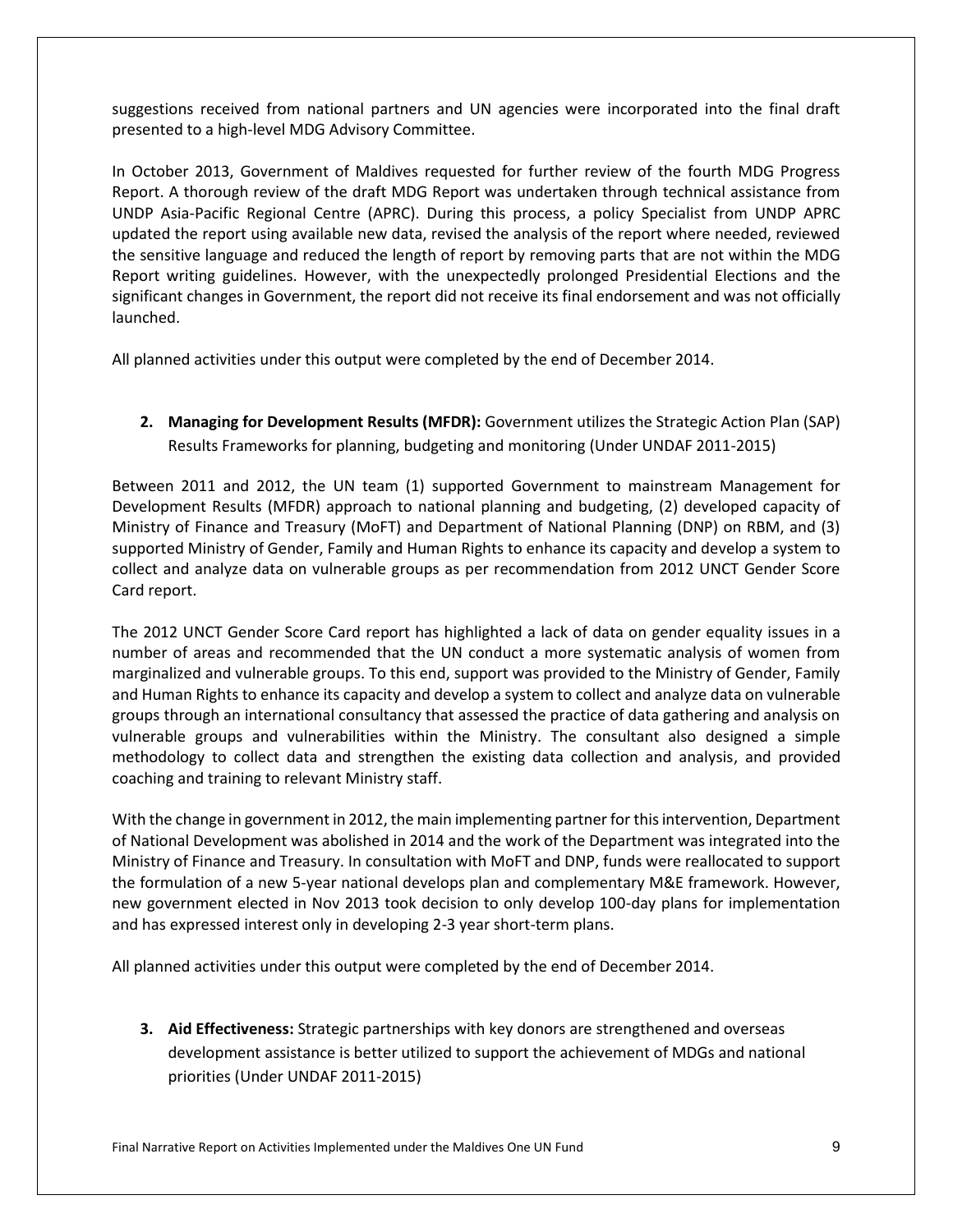In 2013, two meetings were held with donor agencies, based in Male', Colombo and New Delhi, to enhance coordination of support to the consolidation of democracy and strengthening of national institutions. UN also took the lead in coordinating many high-level missions by international partners to monitor and assess the process leading up to the Presidential Elections 2013.

The UNRC also highlighted the need for a simple and robust aid-coordination mechanism with Ministry of Finance and Treasury. Two inter-ministerial meetings were held to discuss the way forward with involvement from the Ministry of Finance and Treasury, Department of National Planning and Ministry of Economic Development. However, due to political volatility, this work was put on hold until the new government assumed office.

The resident and non-resident UNCT highlighted the importance of greater engagement with donor community, especially in the context of an MIC that is receiving less assistance from donors. However, it is also highlighted that the frequent change of RC in Maldives has hampered the aid coordination process. In UNCT Retreat 2013, decision was made to engage more with donors in Colombo after a permanent UNRC assumes office in 2014. A decision was also made to recruit a Communications Officer for the UNCT to facilitate a One UN approach to communications, advocacy and strategic resource mobilization.

After the Presidential Elections in November 2013, the government experienced relative stability and hence discussions were commenced on donor coordination in 2014. Two technical meetings were held by Department of National Planning, Ministry of Finance and Treasury, Ministry of Foreign Affairs, Ministry of Economic Development and UNRCO, compiling information on development assistance and establishing a new and simple donor coordination mechanism was discussed. However, with the restructuring of Department of National Planning, the process was postponed until further notice.

In the absence of a permanent UNRC from January to mid October 2014, interim UNRCs lead the UNCT and this hindered the long-term leadership required for donor coordination. During this period the UNRC,a.i convened a meeting with development partners based in Male' and few based in Colombo to exchange information on development interventions in Maldives. This provided for a good platform to discuss and exchange information.

All planned activities under this output were completed by the end of December 2014.

**4. UN Coherence:** UN agencies are working more coherently to achieve the UNCT Annual Work plan objectives (Under UNDAF 2011-2015)

Although no longer mandatory, the UNCT and the GOM conducted a Mid Term Review (MTR) of the UNDAF in 2013 as part of the commitment to more rigorous monitoring and evaluation system. The need for an MTR took on further importance due to a number of very significant developments that have taken place in the programming environment since the inception of the UNDAF. These include:

- Political instability which has affected government commitment to the existing national planning framework and called attention to the need for the UN to support increased social cohesion and dialogue;
- Realization that Middle Income Country (MIC) status can only tenuously be applied in the Maldives economic and development context necessitating a review of strategies;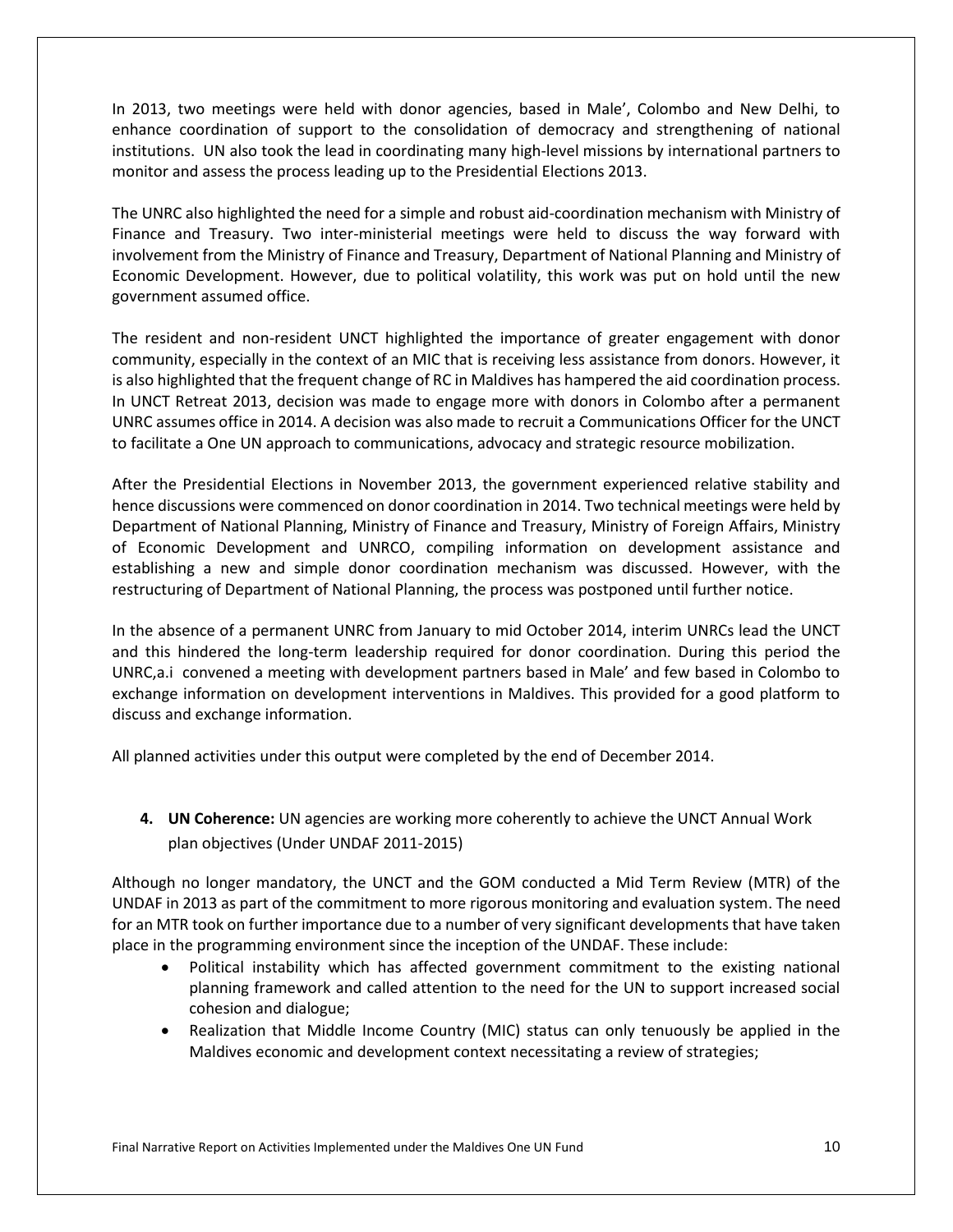- Sense that UN agencies focused on upstream policy work too quickly and that there might be a need to combine it with some downstream programming to respond to the changing environment;
- A fiscal crisis that has impacted the Government's ability to deliver its development agenda and requests for UN to engage in downstream programming assistance; and
- The emergence of new issues such as extremism and drug abuse, and concerns that the Maldives is regressing on certain key MDGs.

The purpose of the review was to assess the achievements and progress made against planned results and assessing challenges and lessons learnt over at the half way point of UNDAF 2011-2015. The review assessed how emerging issues not reflected in the UNDAF impacts on outcomes and make recommendations to realign UN assistance with national priorities and the UN Maldives strategic objectives. The MTR Team reviewed the relevance of the UNDAF to the national context, progress of implementation against UNDAF outcomes and coordination structures to support the UNDAF implementation. The Review Team found that the UNDAF was broadly relevant to the national priorities and needs of the Maldives. However, the practical relevance of the UNDAF has been undermined by the lack of a strong theory of change informing the various UN programmes. This has been exacerbated by the decision to break down the four pillars into stand-alone outcome areas that served to reinforce a very sectoral approach to programming rather than a coherent and aligned UN programme.

In April 2014, New United Nations Development Assistance Framework (UNDAF) 2016-2020 roll-out process commenced with guidance from UNDG, PSG and UNICEF-ROSA, the UNDAF convening agency for UN Maldives. This process was based on UNDAF roll-out roadmap that was jointly agreed by the Government and UN in Maldives. At the outset, the Government identified and requested UN Maldives support for 3 particular areas: (1) Youth and Children, (2) Gender and (3) Governance. Environment and Climate Change was later added to the support areas. The UNDAF process received active technical and financial support from resident and non-resident agencies for this process. Hence, this process was carried out with funding from multiple sources including the DaO funds.

UNDAF Training on UN programming principles of Results Based Management, Human Rights Based Approaches, Gender Equality and Environmental Sustainability was carried out in June and August 2015 with participation from UN Agencies and Government. These capacity building initiatives received technical support from UNDP, UN Women, UNEP, and HRA/OHCHR.

This was followed by the Final Evaluation of UNDAF 2011 – 2015 which was completed in September 2014. This independent evaluation pointed out that the vacuum created by the frequent change in leadership had detrimental effects on the UN delivering coherently during the times of political instability. Over the three-and-half years from 2011 to 2014, the UN had two Resident Coordinators (RC) and five RC ad interim. The RC joining the office in mid-October 2014 hence was welcomed and critical for the new UNDAF roll-out process.

A Common Country Assessment for new UNDAF completed in November 2014. This assessment focused on the 4 identified areas for the UNDAF and identified (1) development problems, challenges and priorities, (2) international agreed development goals that have/have not been achieved, (3) gaps in the existing analytic process, with a particular focus on excluded and vulnerable groups and (4) national capacities for evidence-based planning and priority setting.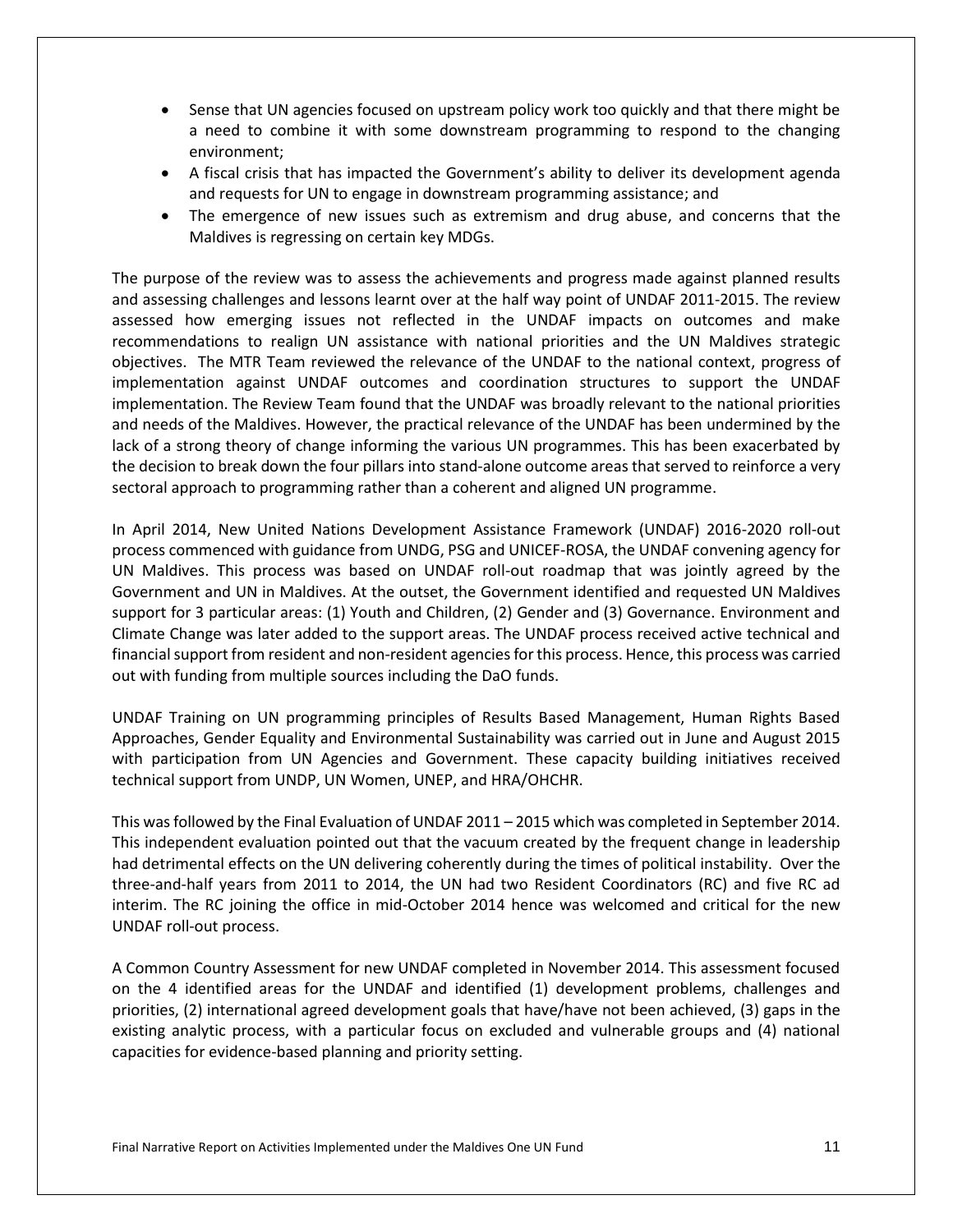Two internal Strategic Planning workshops were held with participation from resident and non-resident UNCT and programme colleagues. This enabled further reflection on how the UN can best position its support, at the agency level and as a DaO self-starter to the government of a middle-income country (MIC) and identified the indicative resources of UN agencies for the new UNDAF cycle. Government also had its internal preparatory meetings and identified representatives who will engage in the 4 outcome areas of the UNDAF. These participants along with the UN agency colleagues were then formed into 4 Outcome Groups co-chaired by both Government and UN Agencies. UNDAF Strategic Planning Retreat was then planned for November 2014 with support from UNSSC. However, the government took the decision to postpone the SPR to January 2015.

In 2015, coordination and coherence improved through a One UN approach under the umbrella of celebrating 50th Anniversary of Maldives' membership to the UN. To start off the celebration, a special logo to mark the occasion was developed and promotional materials (notebooks, pens, folders, tote bags, flash disks, business card holders) featuring the 50th Anniversary logo were produced and disseminated widely. Along with the promotional materials, a retractable stand-up banner on UN-Maldives partnership was printed and displayed at major events throughout the year. A photo exhibition depicting 50 years of development in Maldives with the contribution of UN was held from 24-26 October 2015. Concurrently, the National Art Gallery in Male' was lit in blue for UN Day as part of the Turn the World UN Blue campaign to mark the 70th Anniversary of UN. A staff evening was held on 25 October 2015 to mark the UN Day and the 50th Anniversary with certificates awarded to local staff who have served for more than 15 years in the UN System in Maldives. UN staff were provided with One UN t-shirts featuring the 50th anniversary logo.

The joint approach to communications was enhanced through increased use of information technology and social media. The newly-revamped UN Maldives website was unveiled and UN Maldives YouTube channel and Google+ page were created. A UN Maldives Flickr account was also created in October 2015 as a joint database. A guideline on how to use the Flickr account was also developed and shared with UN Communications Group. UNCG one-day working session was held in November and developed UNDAF advocacy messages for each outcome area and drafted a timeline of public engagement for UNCT on SDGs in 2016.

One UN Communications was strengthened throughout the year via information dissemination around the new UNDAF 2016-2020. A media package including press release and fact sheets and their Dhivehi translations was developed and distributed to reporters at the UNDAF signing event held in August 2015. This generated wide-spread media coverage for the signing of new UNDAF. A series of visual one-pagers around the new UNDAF were developed specifically for donors and stakeholders.

# **5. Institutional capacity strengthened and framework in place to coordinate and plan national development at local and national levels (Under UNDAF 2016-2020)**

In 2015, several activities were carried out to increase awareness of the newly adopted Sustainable Development Goals (SDGs) under this Outcome. The first public dialogue on the SDGs was organized in October. The SDGs icons were translated by the national Dhivehi Language Academy. UN Maldives Communications Group developed a SDG public dialogue plan for 2016. This plan highlighted international days where selected SDGs will be used as the basis for advocacy. Sessions on awareness on SDGs for the UN agencies and civil service commission were conducted, with the participation of permanent secretaries. A new partnership was formed between UN Maldives and Ooredoo, a leading international communications company with service provision in the Maldives whereby Ooredoo pledged its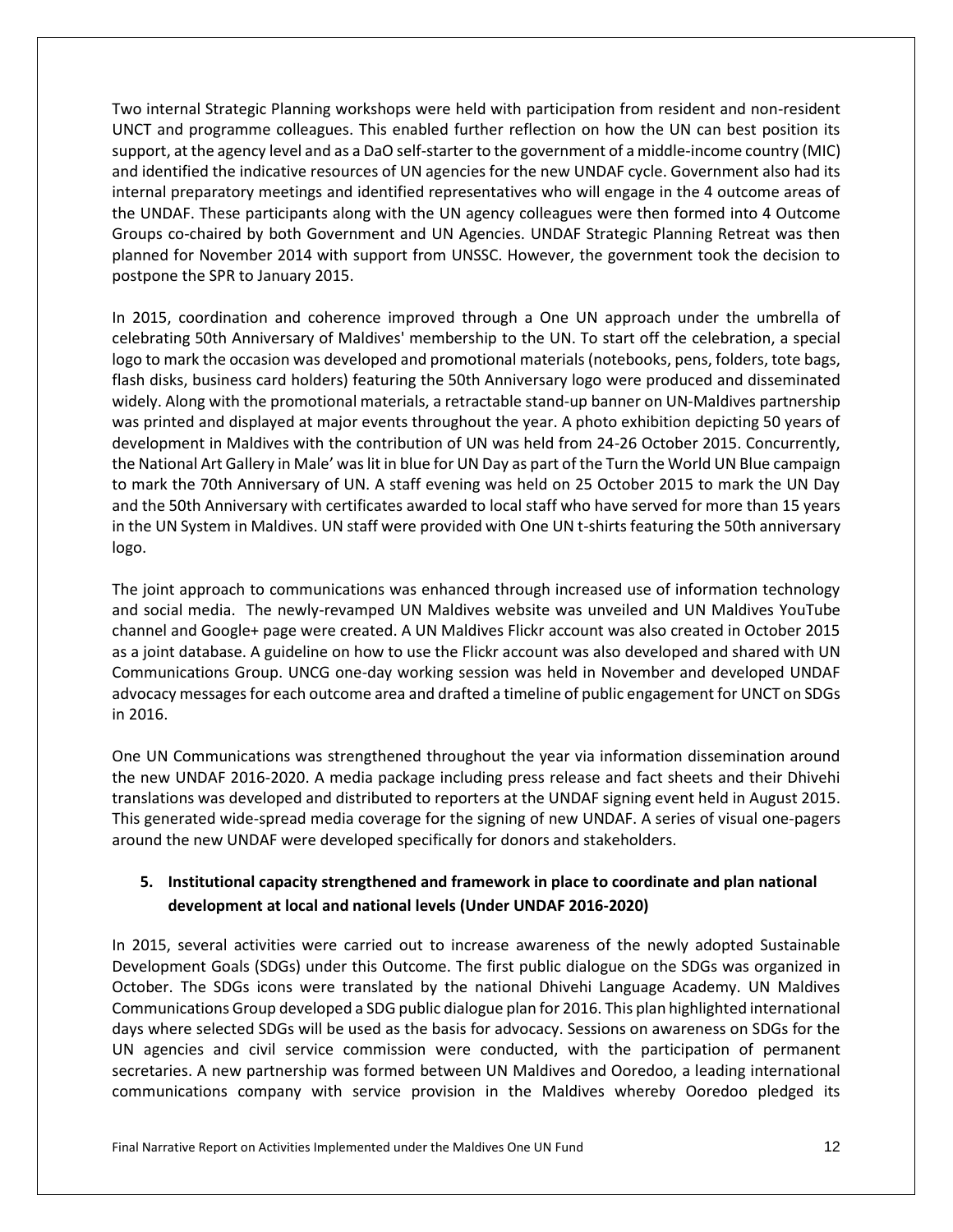commitment to supporting the achievement of the Global Goals. A joint op-ed by UN Resident Coordinator and the new partner Ooredoo Maldives titled "An era of new partnerships" was published to mark the UN Day.

An op-ed by UN Resident Coordinator titled "Removing the barriers: The Maldivian society as a whole will benefit by removing the barriers for women to contribute" for International Women's Day 8 March 2016 and 'Living with Water' for World Environment Day 5 June 2016 were published in local newspapers with its Dhivehi translation. UN Resident Coordinator also appeared on local TV channel DhiTV's Fourth Estate programme to increase the visibility of UN engagement in the country. UNRC and heads of agencies represented the UN in multiple events around implementation of the programmes.

In 2016 the UNDAF Steering Committee took the decision to extend the One UN Fund and the DaO project was also extended by allocating the interest earned from the One UN Fund. From July to November 2016, RC Office worked with the MOFT to formulate and agree on a work plan. This work plan has been signed by the co-chairs of the Steering Committee and activities were implemented from January 2017 to November 2018.

In 2017, through the funding from this project, UN visibility and strategic partnerships were enhanced. Through continued leadership and dialogue by UNRC, engagement with Government and key stakeholders were improved. Notably, a public event of UN Day 2017 was planned and executed in partnership with the diplomatic community based in Maldives and the Ministry of Foreign Affairs. This successful event, co-hosted by UNRC and the Foreign Secretary, featured the Member State Corners of Bangladesh, China, India, Japan, Pakistan, Saudi Arabia, Sri Lanka and Maldives to showcase their respective cultures and activities in the country and to strengthen partnership and solidarity. At the event, the UN Communications Group featured Sustainable Development Goals for awareness raising. The event was participated by dignitaries from embassies, government officials, civil society organizations, UN staff, tourists and the general public. It is estimated that more than 800 people participated in the event.

In October 2018, UN Day Reception was held with participation of dignitaries from embassies, government officials, civil society organizations, and UN staff. A lucky draw game was held with gifts donated from the resident embassies and the UN, to create a cheerful atmosphere and celebrate the diversity of our cultures.

Under this outcome, UN agencies also worked to increase the awareness of the SDGs through joint advocacy efforts in close collaboration with the SDG Unit of the Ministry of the Environment and Energy, which is the principal coordinating agency for the SDGs in the Maldives (SDG Unit has moved to the Ministry of Planning and Infrastructure from November 2018), In 2017, one-minute infomercial on the SDGs in the local language was developed and was aired on public media outlets and social media to increase the public knowledge of the SDGs. Additionally, promotion materials, such as T-shirts and totebags, with SDGs in the local language printed were developed to further support the advocacy efforts. These were used in the UN Day 2017 event as well as other advocacy events and opportunities throughout the year. In 2018, new sets of tote-bags, notebooks and an interactive SDG game, with SDGs in the local language printed were developed to further support the advocacy efforts. The SDG games were used in the UN Day 2018 event as well as other advocacy events and opportunities throughout the year.

Awareness of Agenda 2030 and SDGs were enhanced through a session and discussions with more than 150 volunteers for the new transition government in October-November 2018. These included former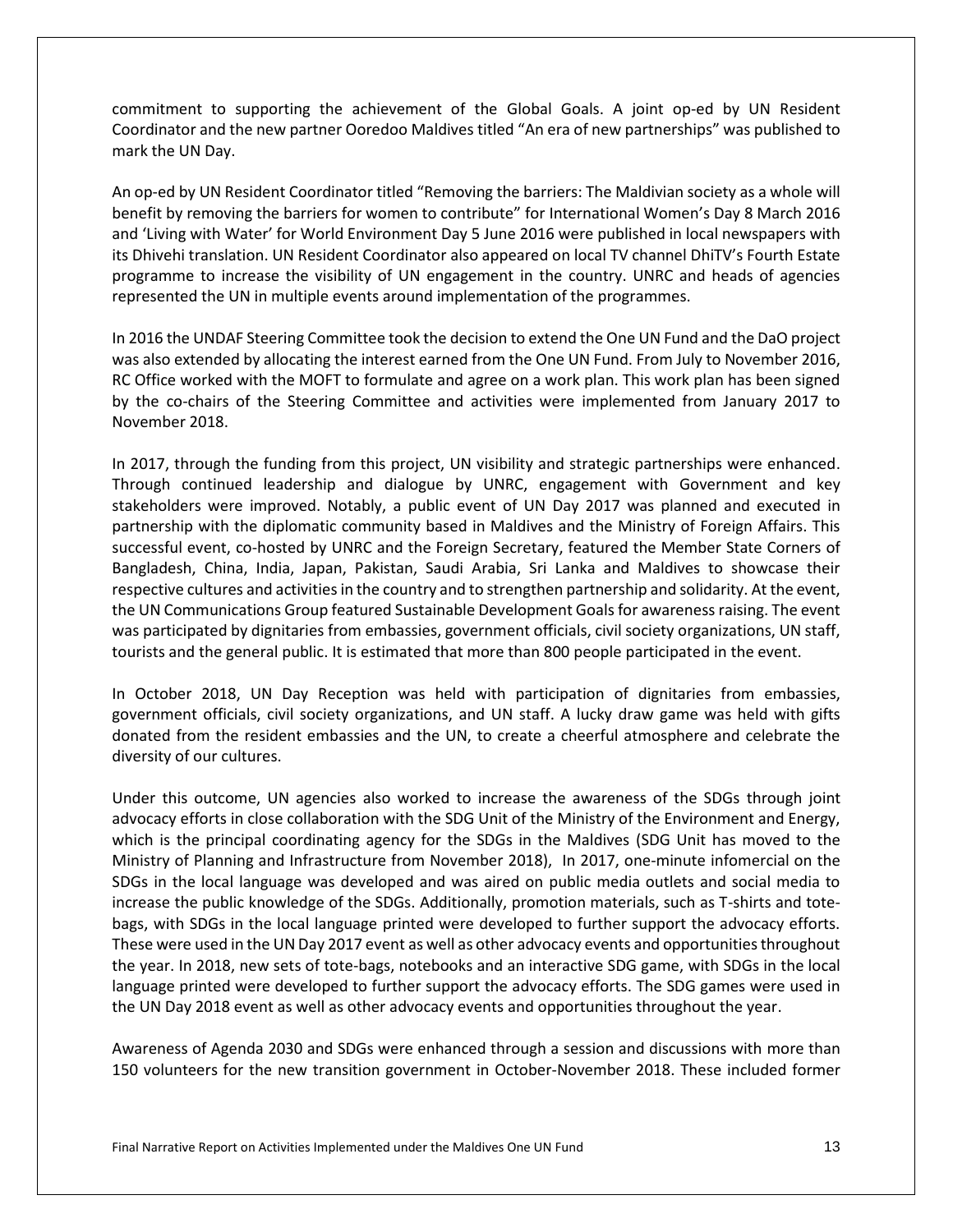ministers, high-level diplomats, current parliamentarians, youth and women from cross-cutting areas. This was a joint effort of the UN SDGs Working Group with representation from multiple UN agencies.

UN Maldives social media platforms (Facebook, Instagram and Twitter) continued its SDG social media campaign where every Thursday a UN staff, government partner, CSO partner or other stakeholders is featured with their favourite SDGs. Moreover, with focus on SDG 16, human rights related advocacy was also carried out through the UN Maldives social media in 2018 commemorating the  $70<sup>th</sup>$  anniversary of the Universal Declaration of Human Rights.

Efforts were undertaken to train UN staff to apply and implement "Do No Harm" and other conflict sensitivity approaches to national and community-level programming in 2016.

5. 2 Implementation Achievements of the project MV105-UN Coherence, Aid Effectiveness & M&E Strengthening (Project ID[: 79975\)](http://mptf.undp.org/factsheet/project/00079975)

# **1. Enhanced capacities at national and local levels to support low carbon lifestyles, climate change adaptation and risk reduction- Low Emission Climate Resilient Development Programme (LECReD) (Under UNDAF 2016-2020)**

The Low Emission Climate Resilient Development (LECReD) Programme aimed to assist government authorities in the Maldives in building capacities at national and local levels to support low carbon lifestyles, climate change adaptation, and disaster risk reduction. The programme provided support to 11 islands in Laamu atoll to realize low emission and climate resilient development (LECReD). The programme sought to mainstream LECReD issues into local level development planning and service delivery for greater community-level ownership and sustainability of programme benefits.

The Programme built on the integrated efforts of seven Participating United Nations Organizations (PUNOs) operating in the Maldives: UNDP, UNICEF, UNOPS, UNFPA, UN WOMEN, WHO and FAO. The programme was innovative and represented a pioneering initiative of bringing together the wealth of diverse development-oriented expertise from these United Nations Organizations with equally diverse national and local partners to address this multi-faceted development challenge. The LECReD Programme Board (PB), comprised of a wide range of stakeholders, provided policy direction and approved financial allocations. Oversight and coordination functions were carried out by the Programme Coordination Unit, the Programme Technical Committee, and the UN Technical Group integrating focal points from all PUNOs. The Multi-Partner Trust Fund (MPTF) Office served as the Administrative Agent for the LECReD Programme Fund.

Please refer to the LECReD Final Programme Report for a complete reporting of the LECReD Programme, which can be accessed through[: http://mptf.undp.org/factsheet/project/00088009](http://mptf.undp.org/factsheet/project/00088009) The summary of the key results of the LECReD programme are provided in the Annex 1.

# <span id="page-20-0"></span>**6 Financial Performance**

Financial information is available on the on the MPTF Office GATEWAY: [http://mptf.undp.org.](http://mptf.undp.org/)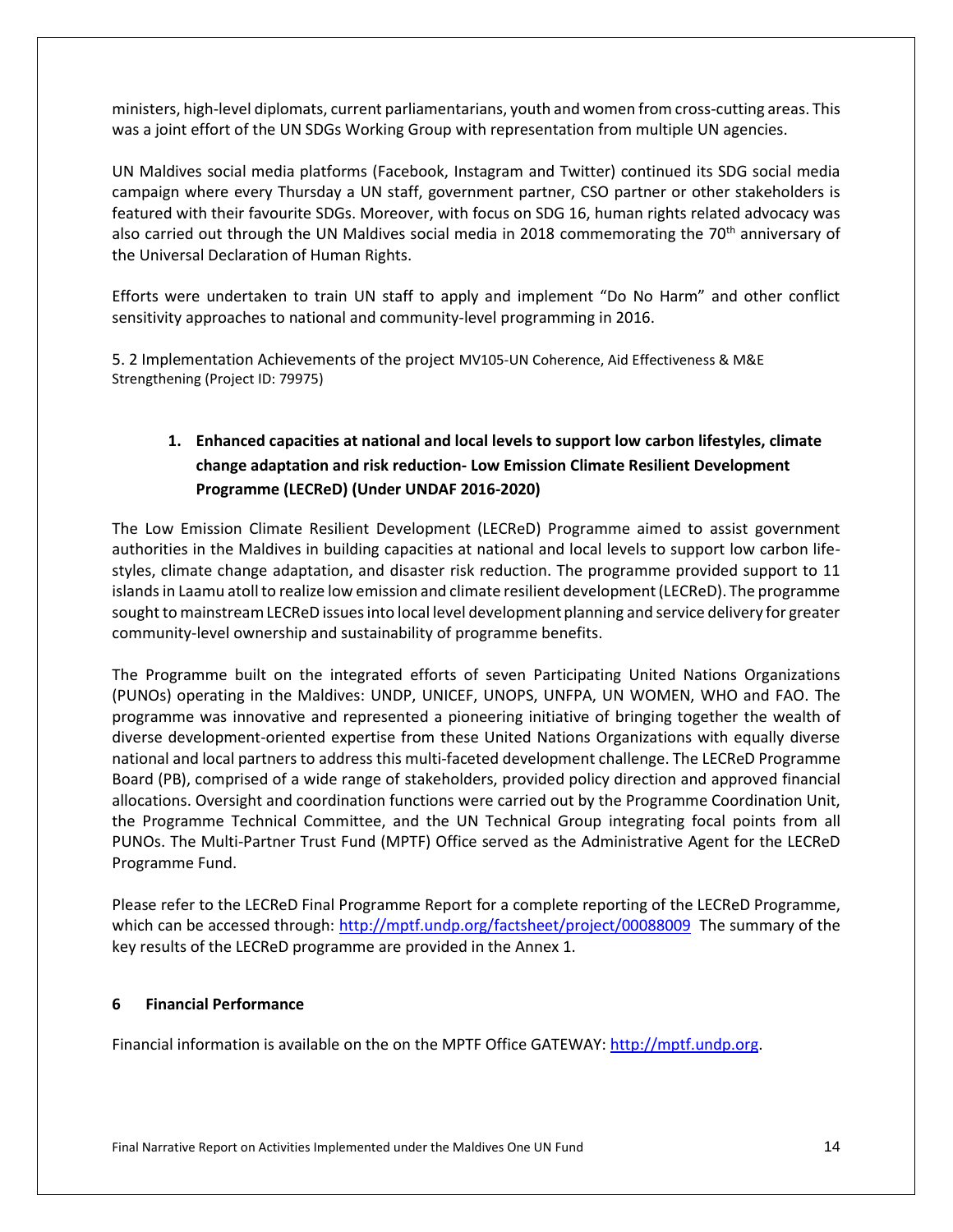# **Consolidated Annual Financial Report of the Administrative Agent for the Maldives One UN Fund for the period 1 January to 31 December 2018**

**Multi-Partner Trust Fund Office Bureau for Management Services United Nations Development Programme [GATEWAY: http://mptf.undp.org](http://mptf.undp.org/) 31 May 2019**

Final Narrative Report on Activities Implemented under the Maldives One UN Fund 15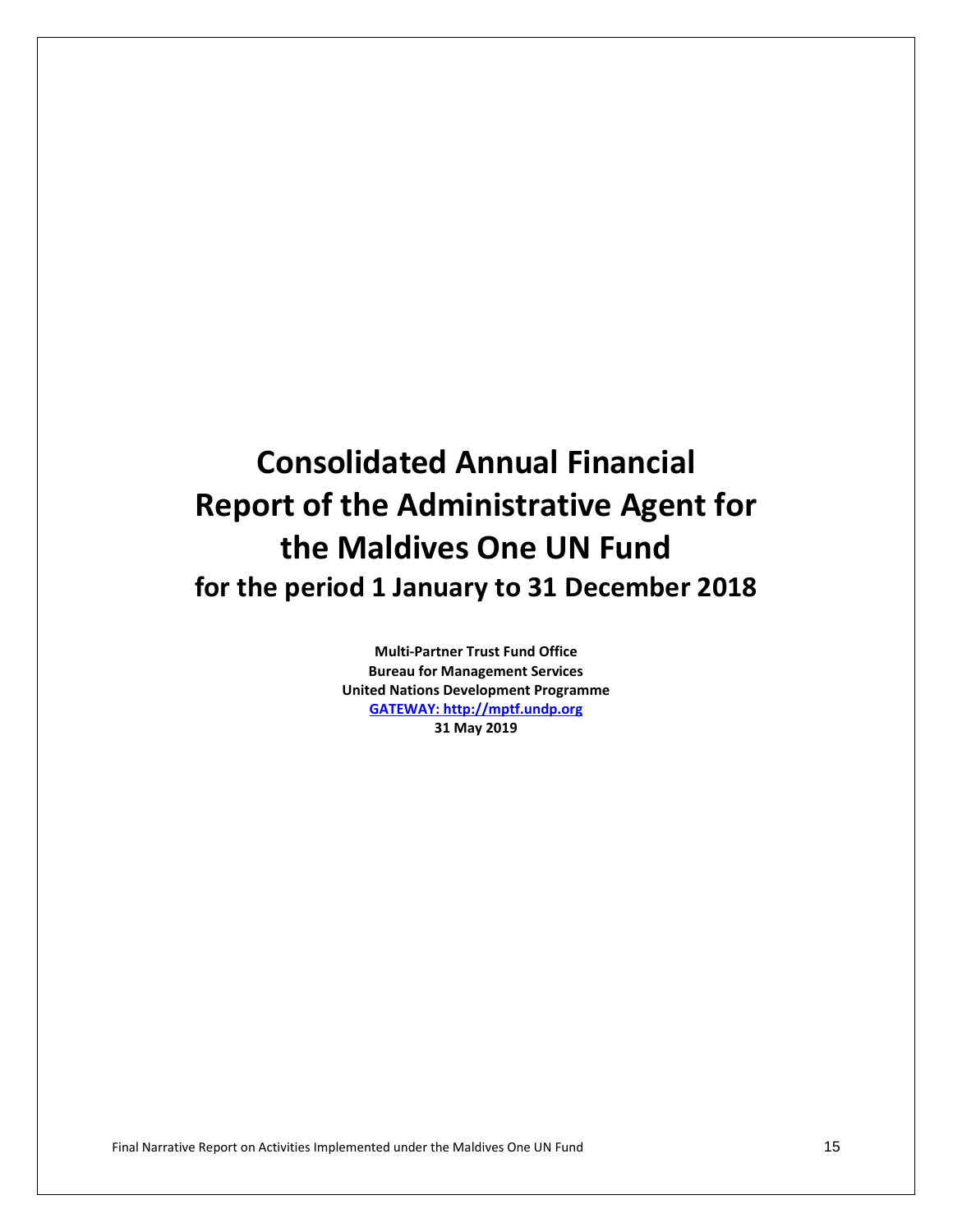## **PARTICIPATING ORGANIZATIONS CONTRIBUTORS**



Food and Agriculture Organization



United Nations Development Programme



United Nations

Population Fund

United Nations Children's Fund



**WUNDPS** United Nations Office for





Project Services UNWOMEN

World Health Organization



Government of Denmark



Expanded DaO Funding Window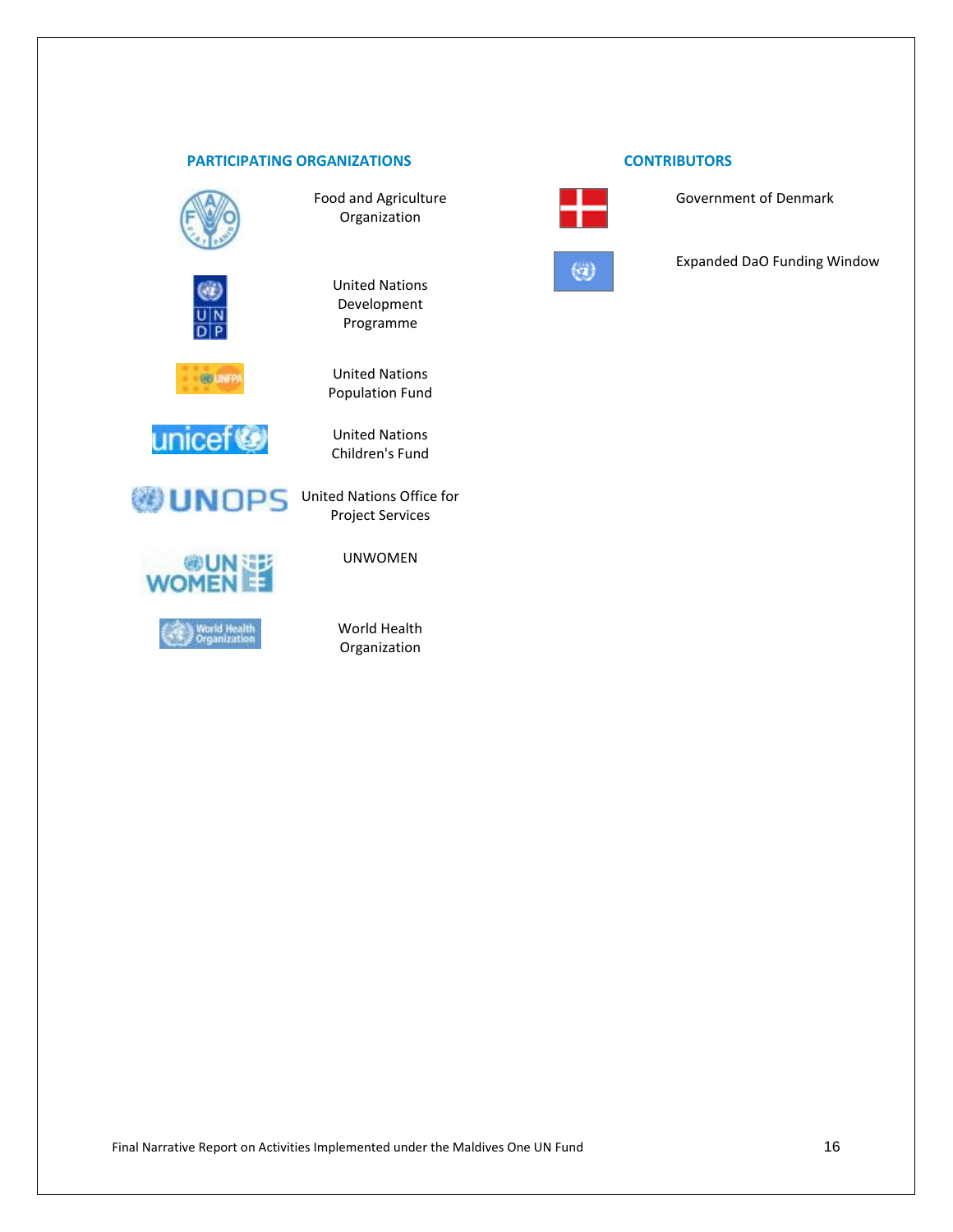#### **DEFINITIONS**

#### **Allocation**

Amount approved by the Steering Committee for a project/programme.

#### **Approved Project/Programme**

A project/programme including budget, etc., that is approved by the Steering Committee for fund allocation purposes.

#### **Contributor Commitment**

Amount(s) committed by a donor to a Fund in a signed Standard Administrative Arrangement with the UNDP Multi-Partner Trust Fund Office (MPTF Office), in its capacity as the Administrative Agent. A commitment may be paid or pending payment.

#### **Contributor Deposit**

Cash deposit received by the MPTF Office for the Fund from a contributor in accordance with a signed Standard Administrative Arrangement.

#### **Delivery Rate**

The percentage of funds that have been utilized, calculated by comparing expenditures reported by a Participating Organization against the 'net funded amount'.

#### **Indirect Support Costs**

A general cost that cannot be directly related to any particular programme or activity of the Participating Organizations. UNDG policy establishes a fixed indirect cost rate of 7% of programmable costs.

#### **Net Funded Amount**

Amount transferred to a Participating Organization less any refunds transferred back to the MPTF Office by a Participating Organization.

#### **Participating Organization**

A UN Organization or other inter-governmental Organization that is an implementing partner in a Fund, as represented by signing a Memorandum of Understanding (MOU) with the MPTF Office for a particular Fund.

#### **Project Expenditure**

The sum of expenses and/or expenditure reported by all Participating Organizations for a Fund irrespective of which basis of accounting each Participating Organization follows for donor reporting.

#### **Project Financial Closure**

A project or programme is considered financially closed when all financial obligations of an operationally completed project or programme have been settled, and no further financial charges may be incurred.

#### **Project Operational Closure**

A project or programme is considered operationally closed when all programmatic activities for which Participating Organization(s) received funding have been completed.

#### **Project Start Date**

Date of transfer of first instalment from the MPTF Office to the Participating Organization.

#### **Total Approved Budget**

This represents the cumulative amount of allocations approved by the Steering Committee.

#### **US Dollar Amount**

The financial data in the report is recorded in US Dollars and due to rounding off of numbers, the totals may not add up.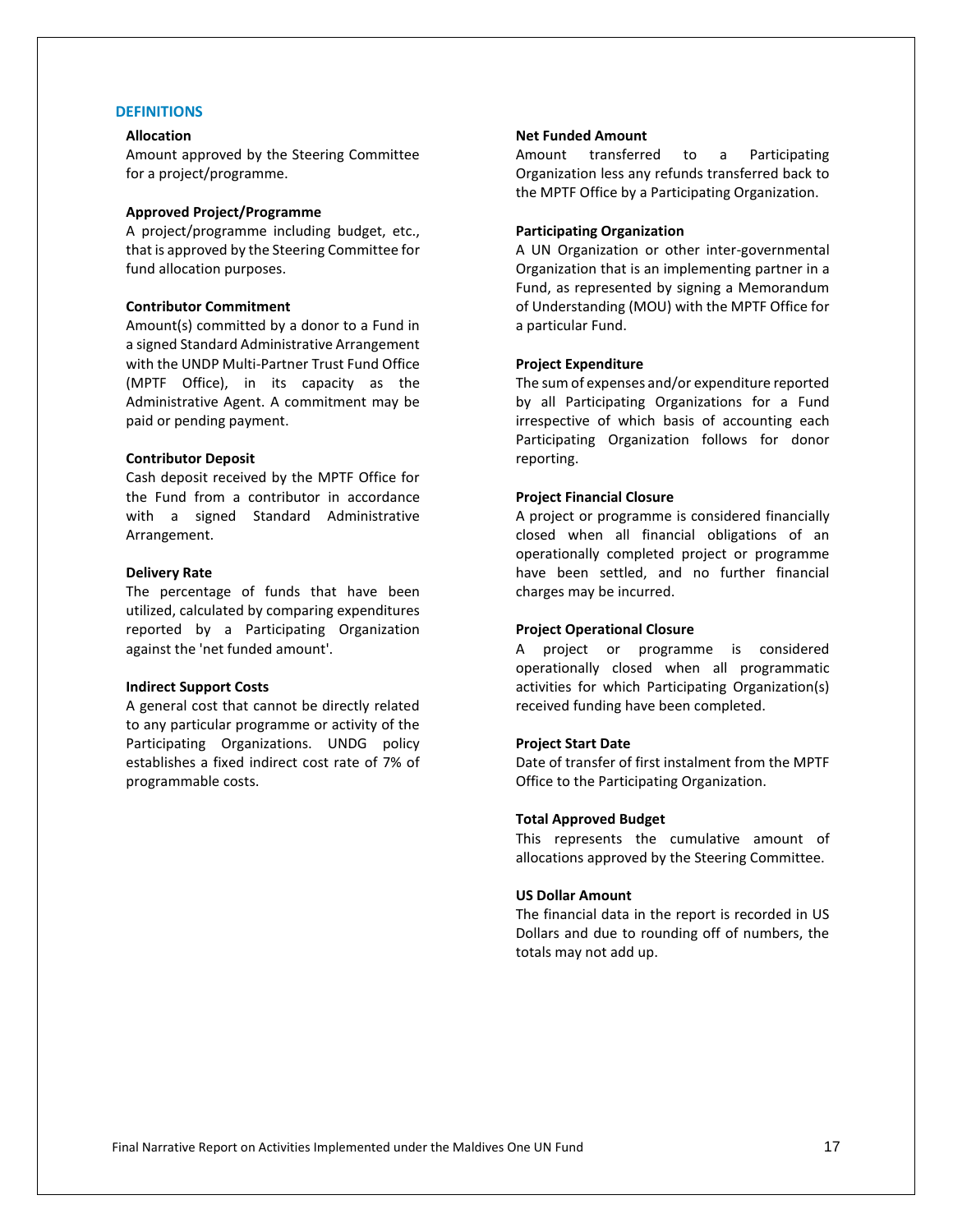# **TABLE OF CONTENTS**

| 19 |
|----|
| 20 |
| 21 |
| 22 |
| 23 |
| 24 |
| 27 |
|    |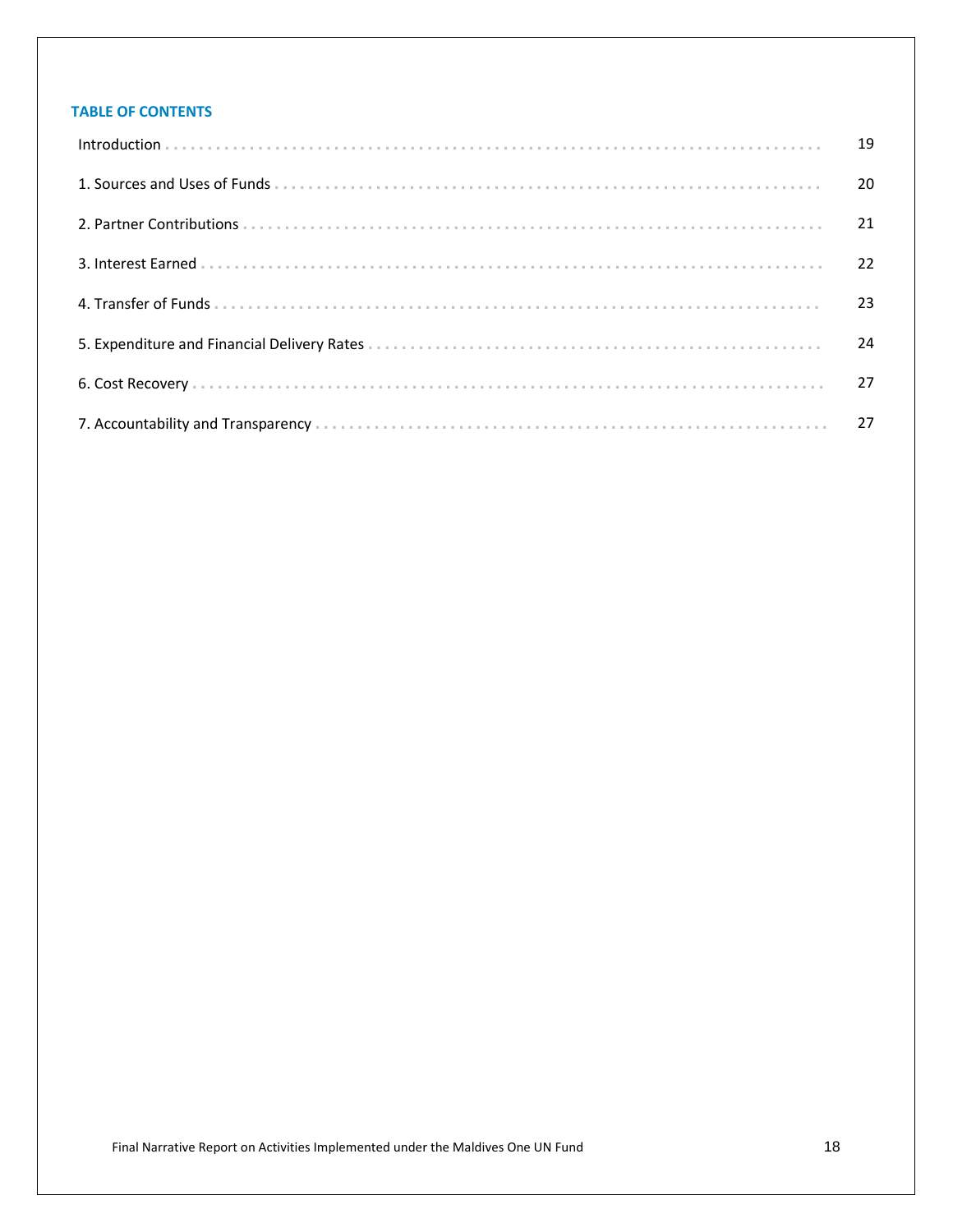## **INTRODUCTION**

This Consolidated Annual Financial Report of the **Maldives One UN Fund** is prepared by the United Nations Development Programme (UNDP) Multi-Partner Trust Fund Office (MPTF Office) in fulfillment of its obligations as Administrative Agent, as per the terms of Reference (TOR), the Memorandum of Understanding (MOU) signed between the UNDP MPTF Office and the Participating Organizations, and the Standard Administrative Arrangement (SAA) signed with contributors.

The MPTF Office, as Administrative Agent, is responsible for concluding an MOU with Participating Organizations and SAAs with contributors. It receives, administers and

manages contributions, and disburses these funds to the Participating Organizations. The Administrative Agent prepares and submits annual consolidated financial reports, as well as regular financial statements, for transmission to contributors.

This consolidated financial report covers the period 1 January to 31 December **2018** and provides financial data on progress made in the implementation of projects of the **Maldives One UN Fund**. It is posted on the MPTF Office GATEWAY [\(http://mptf.undp.org/factsheet/fund/MV100\)](http://mptf.undp.org/factsheet/fund/MV100).

The financial data in the report is recorded in US Dollars and due to rounding off of numbers, the totals may not add up.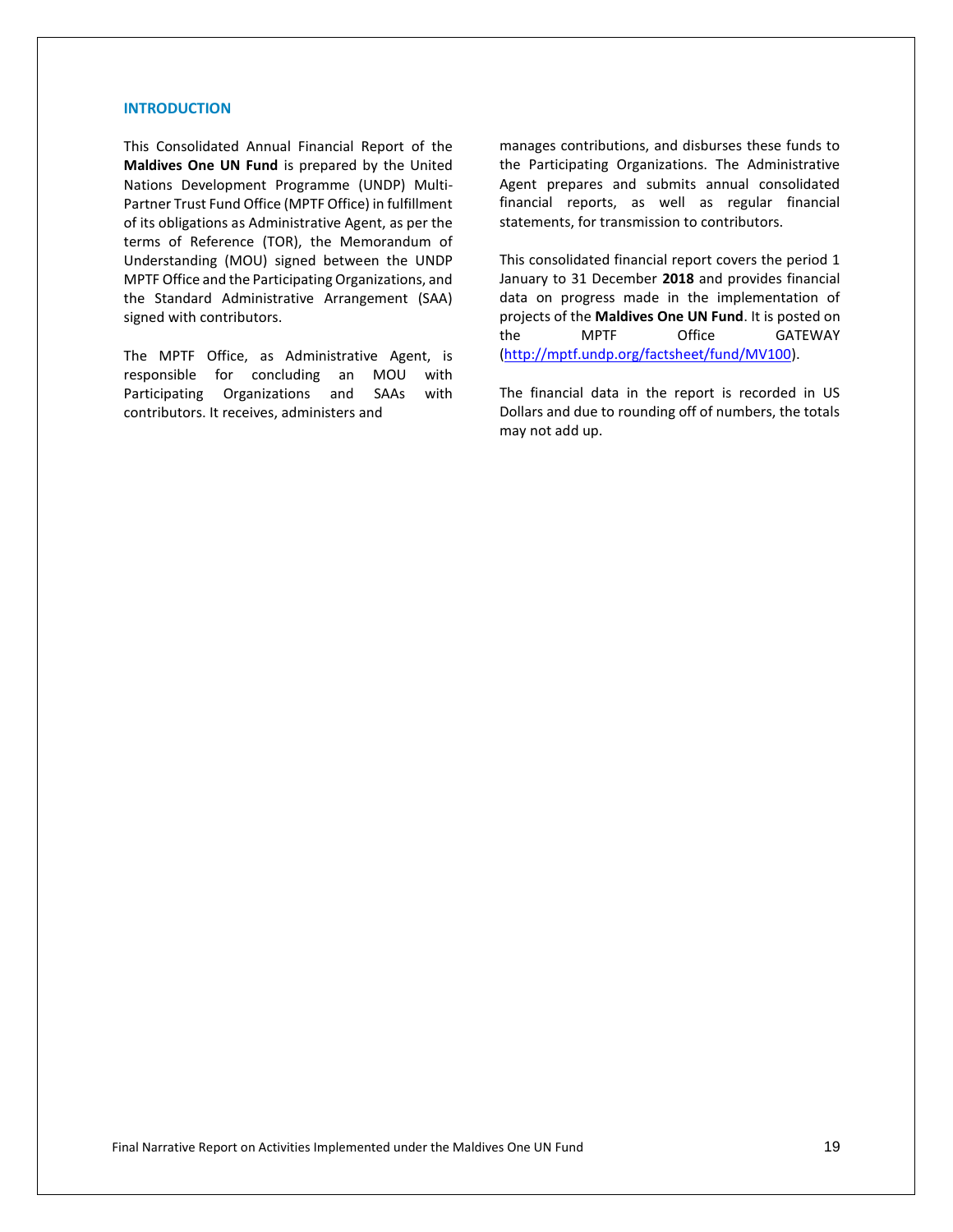#### **2018 FINANCIAL PERFORMANCE**

This chapter presents financial data and analysis of the **Maldives One UN Fund** using the pass-through funding modality as of 31 December **2018**. Financial information for this Fund is also available on the MPTF Office GATEWAY, at the following address: [http://mptf.undp.org/factsheet/fund/MV100.](http://mptf.undp.org/factsheet/fund/MV100)

## **1. SOURCES AND USES OF FUNDS**

As of 31 December **2018**, **2** contributors deposited US\$ **10,187,288** in contributions and US\$ **173,012** was earned in interest.

The cumulative source of funds was US\$ **10,360,300.**  Of this amount, US\$ **10,255,208** has been net funded to **7** Participating Organizations, of which US\$ **10,178,091** has been reported as expenditure. The Administrative Agent fee has been charged at the approved rate of 1% on deposits and amounts to US\$ **101,873**. Table 1 provides an overview of the overall sources, uses, and balance of the **Maldives One UN Fund** as of 31 December 2018.

#### **Table 1. Financial Overview, as of 31 December 2018 (in US Dollars)**

|                                                                 | Annual 2017 | Annual 2018 | <b>Cumulative</b> |
|-----------------------------------------------------------------|-------------|-------------|-------------------|
| <b>Sources of Funds</b>                                         |             |             |                   |
| Contributions from donors                                       |             |             | 10,187,288        |
| Fund Earned Interest and Investment Income                      | 106         | 167         | 171,985           |
| Interest Income received from Participating Organizations       |             | 1,026       | 1,026             |
| Refunds by Administrative Agent to Contributors                 |             |             |                   |
| Fund balance transferred to another MDTF                        |             |             |                   |
| Other Income                                                    |             |             |                   |
| <b>Total: Sources of Funds</b>                                  | 106         | 1,194       | 10,360,300        |
| <b>Use of Funds</b>                                             |             |             |                   |
| <b>Transfers to Participating Organizations</b>                 |             | 60,252      | 10,306,083        |
| Refunds received from Participating Organizations               |             | (50, 875)   | (50, 875)         |
| <b>Net Funded Amount</b>                                        |             | 9,377       | 10,255,208        |
| <b>Administrative Agent Fees</b>                                |             |             | 101,873           |
| Direct Costs: (Steering Committee, Secretariatetc.)             |             |             |                   |
| <b>Bank Charges</b>                                             | $\Omega$    | 1           | 1,907             |
| <b>Other Expenditures</b>                                       |             |             |                   |
| <b>Total: Uses of Funds</b>                                     | $\Omega$    | 9,377       | 10,358,987        |
| Change in Fund cash balance with Administrative Agent           | 105         | (8, 184)    | 1,312             |
| Opening Fund balance (1 January)                                | 9,391       | 9,496       |                   |
| <b>Closing Fund balance (31 December)</b>                       | 9,496       | 1,312       | 1,312             |
| Net Funded Amount (Includes Direct Cost)                        |             | 9,377       | 10,255,208        |
| Participating Organizations' Expenditure (Includes Direct Cost) | 2,402,704   | 1,003,304   | 10,178,091        |
| <b>Balance of Funds with Participating Organizations</b>        |             |             | 77,116            |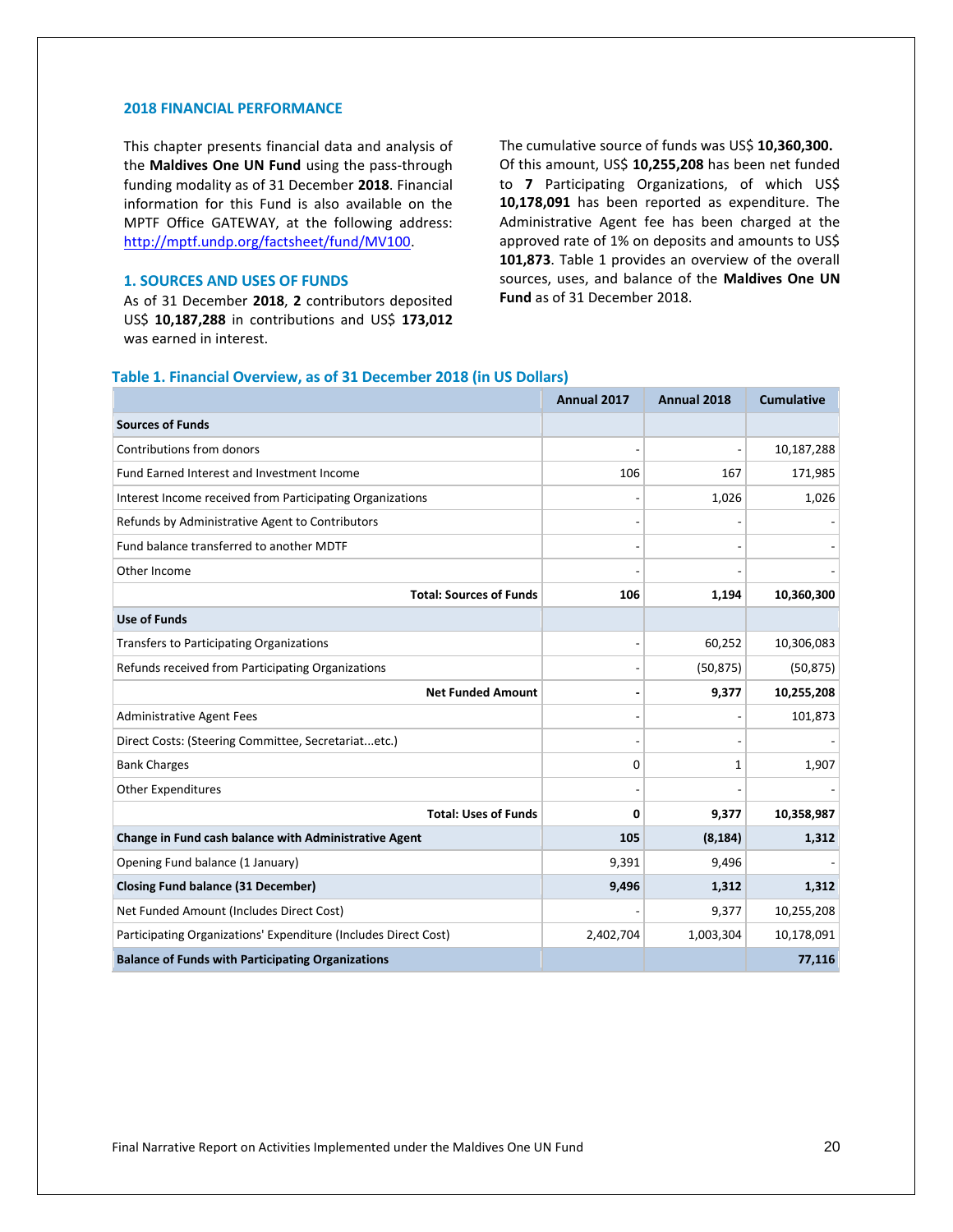#### **2. PARTNER CONTRIBUTIONS**

Table 2 provides information on cumulative contributions received from all contributors to this Fund as of 31 December **2018**.

The **Maldives One UN Fund** is currently being financed by **2** contributors, as listed in the table below.

The table below includes commitments made up to 31 December **2018** through signed Standard Administrative Agreements, and deposits made through **2018**. It does not include commitments that were made to the fund beyond **2018.**

#### **Table 2. Contributors' Commitments and Deposits, as of 31 December 2018 (in US Dollars)**

| <b>Contributors</b>         | <b>Total Commitments</b> | <b>Prior Years</b><br>as of 31-Dec-2017 Deposits | <b>Current Year</b><br>Jan-Dec-2018 Deposits | <b>Total Deposits</b> |
|-----------------------------|--------------------------|--------------------------------------------------|----------------------------------------------|-----------------------|
| Government of Denmark       | 9,737,288                | 9,737,288                                        | -                                            | 9,737,288             |
| Expanded DaO Funding Window | 450,000                  | 450,000                                          | -                                            | 450,000               |
| <b>Grand Total</b>          | 10,187,288               | 10,187,288                                       |                                              | 10,187,288            |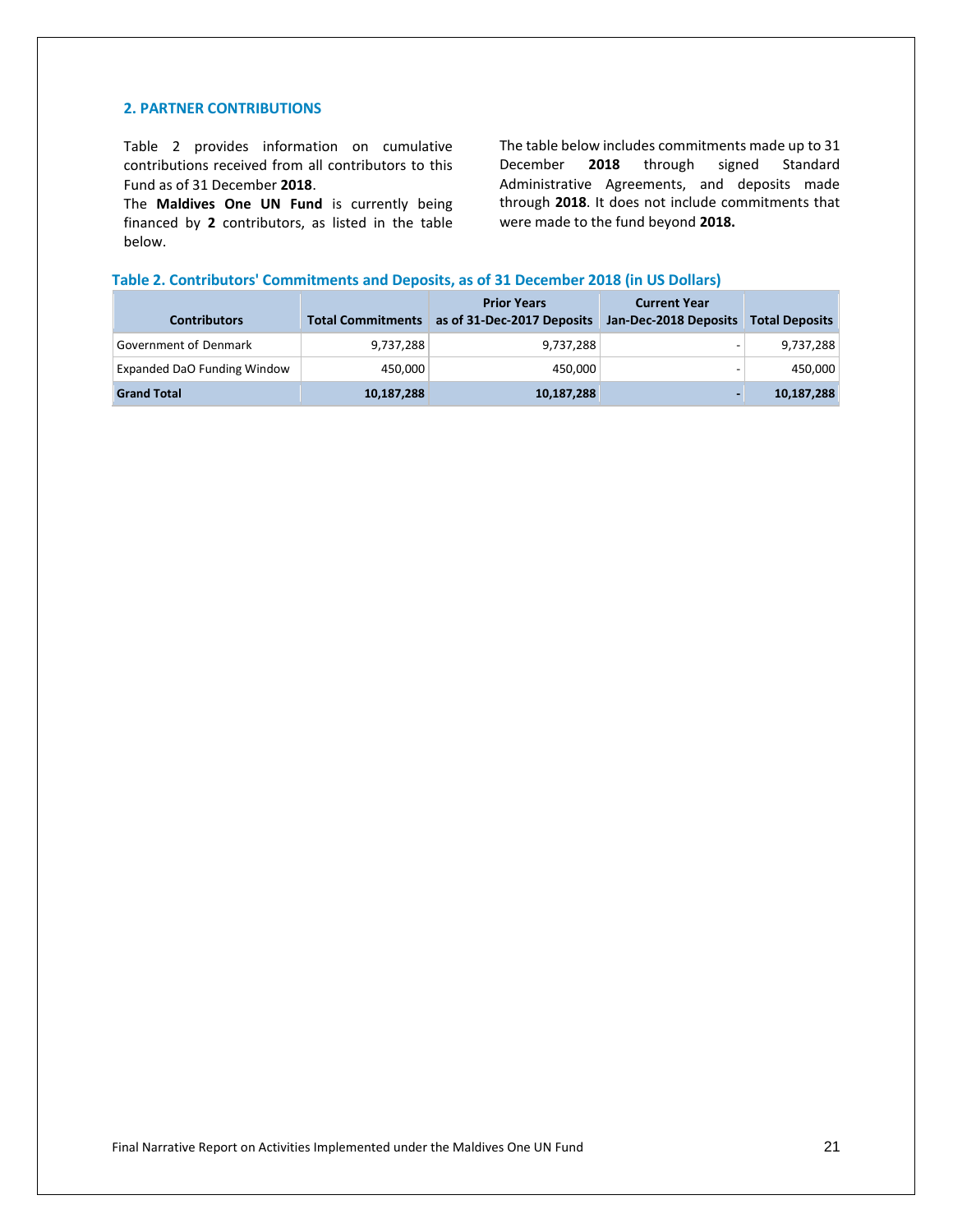#### **3. INTEREST EARNED**

Interest income is earned in two ways: 1) on the balance of funds held by the Administrative Agent (Fund earned interest), and 2) on the balance of funds held by the Participating Organizations (Agency earned interest) where their Financial Regulations and Rules allow return of interest to the AA.

As of 31 December **2018**, Fund earned interest amounts to US\$ **171,985**.

Interest received from Participating Organizations amounts to US\$ **1,026**, bringing the cumulative interest received to US\$ **173,012**.

Details are provided in the table below.

#### **Table 3. Sources of Interest and Investment Income, as of 31 December 2018 (in US Dollars)**

| <b>Interest Earned</b>                     | <b>Prior Years</b><br>as of 31-Dec-2017 | <b>Current Year</b><br>Jan-Dec-2018 | <b>Total</b> |
|--------------------------------------------|-----------------------------------------|-------------------------------------|--------------|
| <b>Administrative Agent</b>                |                                         |                                     |              |
| Fund Earned Interest and Investment Income | 171,818                                 | 167                                 | 171,985      |
| <b>Total: Fund Earned Interest</b>         | 171,818                                 | 167                                 | 171,985      |
| <b>Participating Organization</b>          |                                         |                                     |              |
| <b>FAO</b>                                 |                                         | 1,026                               | 1,026        |
| <b>Total: Agency earned interest</b>       |                                         | 1,026                               | 1,026        |
| <b>Grand Total</b>                         | 171,818                                 | 1,194                               | 173,012      |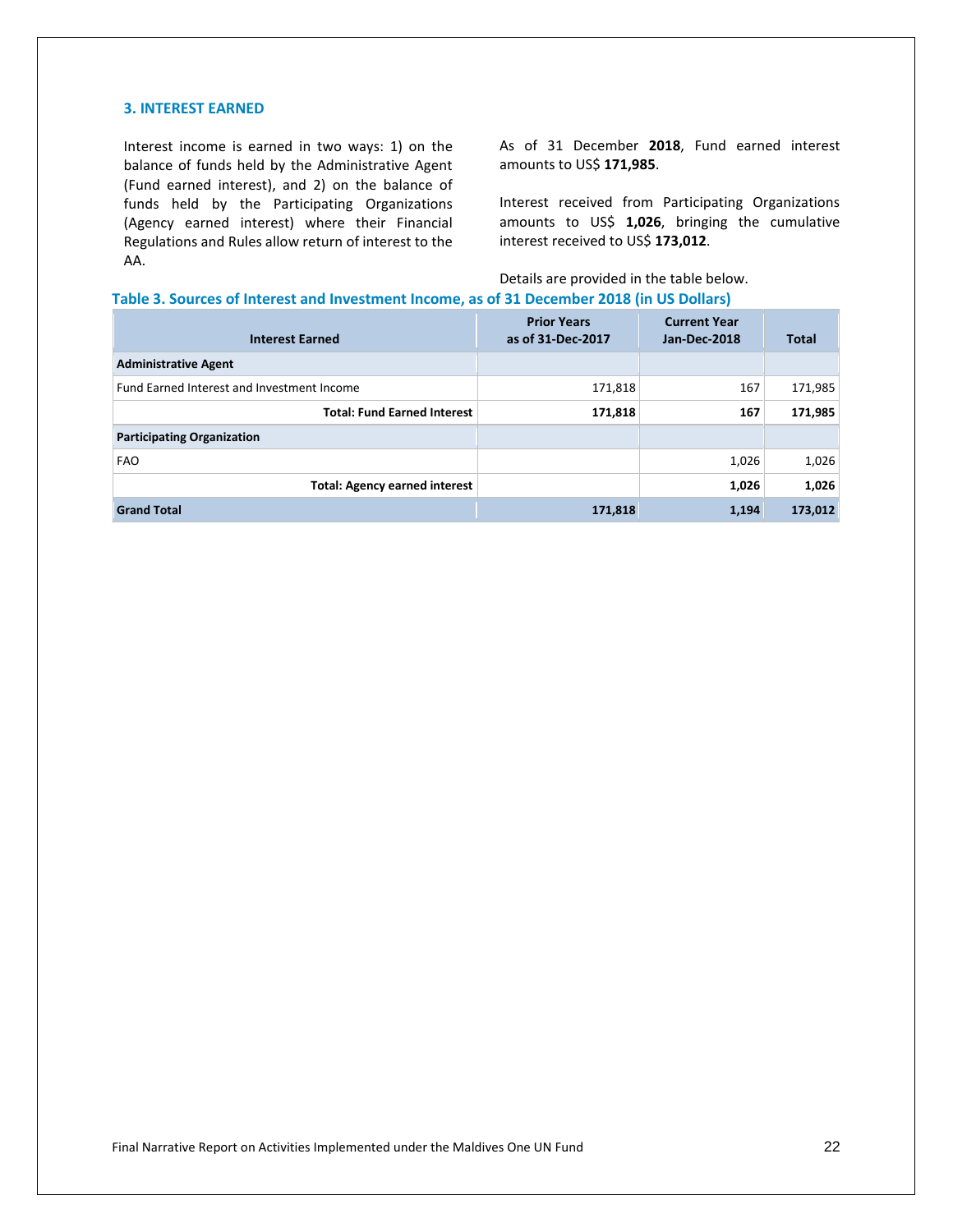#### **4. TRANSFER OF FUNDS**

Allocations to Participating Organizations are approved by the Steering Committee and disbursed by the Administrative Agent. As of 31 December **2018**, the AA has transferred US\$ **10,306,083** to **7** Participating Organizations (see list below).

## **4.1 TRANSFER BY PARTICIPATING ORGANIZATION**

Table 4 provides additional information on the refunds received by the MPTF Office, and the net funded amount for each of the Participating Organizations. In **2018**, US\$ **9,377** was net funded to Participating Organizations.

|                 | Table 4. Transfer, Refund, and Net Funded Amount by Participating Organization, as of 31 December 2018 |  |
|-----------------|--------------------------------------------------------------------------------------------------------|--|
| (in US Dollars) |                                                                                                        |  |

| Participating<br><b>Organization</b> | Prior Years as of 31-Dec-2017 |                |                   | <b>Current Year Jan-Dec-2018</b> |                |                   | <b>Total</b>     |                |                   |
|--------------------------------------|-------------------------------|----------------|-------------------|----------------------------------|----------------|-------------------|------------------|----------------|-------------------|
|                                      | <b>Transfers</b>              | <b>Refunds</b> | <b>Net Funded</b> | <b>Transfers</b>                 | <b>Refunds</b> | <b>Net Funded</b> | <b>Transfers</b> | <b>Refunds</b> | <b>Net Funded</b> |
| <b>FAO</b>                           | 184,575                       |                | 184,575           |                                  | (32, 881)      | (32, 881)         | 184,575          | (32,881)       | 151,694           |
| <b>UNDP</b>                          | 7,303,005                     |                | 7,303,005         | 41,252                           |                | 41,252            | 7,344,257        |                | 7,344,257         |
| <b>UNFPA</b>                         | 330,009                       |                | 330,009           |                                  |                |                   | 330,009          |                | 330,009           |
| <b>UNICEF</b>                        | 340,750                       |                | 340,750           |                                  |                |                   | 340,750          |                | 340,750           |
| <b>UNOPS</b>                         | 1,254,163                     |                | 1,254,163         |                                  | (17,994)       | (17, 994)         | 1,254,163        | (17, 994)      | 1,236,169         |
| <b>UNWOMEN</b>                       | 211,861                       |                | 211,861           |                                  |                |                   | 211,861          |                | 211,861           |
| <b>WHO</b>                           | 621,468                       |                | 621,468           | 19,000                           |                | 19,000            | 640,468          |                | 640,468           |
| <b>Grand Total</b>                   | 10,245,831                    |                | 10,245,831        | 60,252                           | (50, 875)      | 9,377             | 10,306,083       | (50, 875)      | 10,255,208        |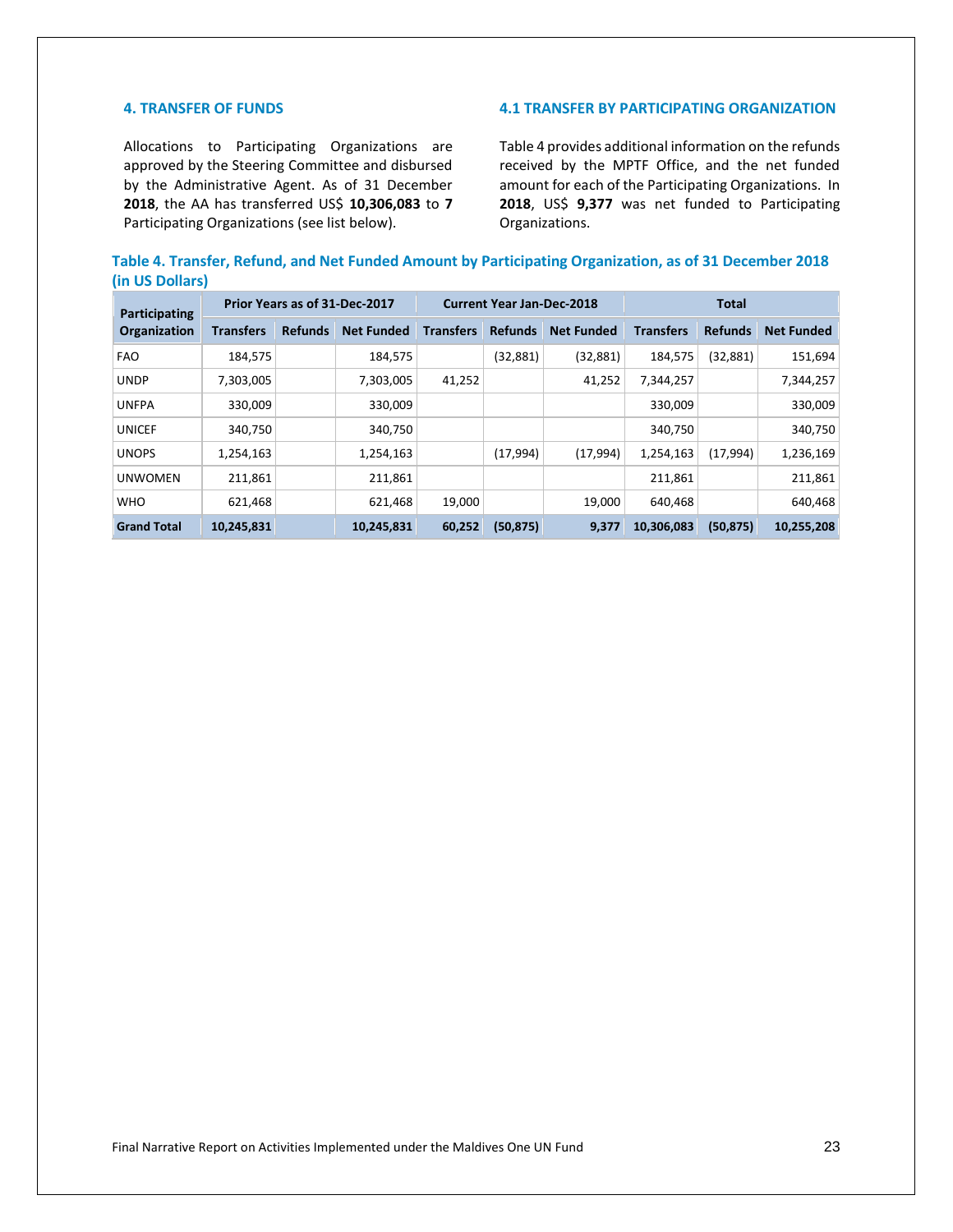## **5. EXPENDITURE AND FINANCIAL DELIVERY RATES**

All final expenditures reported for the year **2018** were submitted by the Headquarters of the Participating Organizations. These were consolidated by the MPTF Office.

Project expenditures are incurred and monitored by each Participating Organization and are reported as per the agreed upon categories for inter-agency harmonized reporting. The reported expenditures were submitted via the MPTF Office's online expenditure reporting tool. The **2018** expenditure data has been posted on the MPTF Office GATEWAY at [http://mptf.undp.org/factsheet/fund/MV100.](http://mptf.undp.org/factsheet/fund/MV100) 

## **5.1 EXPENDITURE REPORTED BY PARTICIPATING ORGANIZATION**

#### In **2018**, US\$ **1,003,304** was reported in expenditure.

As shown in table below, the cumulative net funded amount is US\$ **10,255,208** and cumulative expenditures reported by the Participating Organizations amount to US\$ **10,178,091**. This equates to an overall Fund expenditure delivery rate of **99** percent.

#### **Table 5.1 Net Funded Amount, Reported Expenditure, and Financial Delivery by Participating Organization, as of 31 December 2018 (in US Dollars)**

|                               |                    |                             | <b>Expenditure</b>                      |                                     |                   |                           |
|-------------------------------|--------------------|-----------------------------|-----------------------------------------|-------------------------------------|-------------------|---------------------------|
| Participating<br>Organization | Approved<br>Amount | <b>Net Funded</b><br>Amount | <b>Prior Years</b><br>as of 31-Dec-2017 | <b>Current Year</b><br>Jan-Dec-2018 | <b>Cumulative</b> | <b>Delivery Rate</b><br>% |
| <b>FAO</b>                    | 184,575            | 151,694                     | 154,766                                 | (3,072)                             | 151,694           | 100.00                    |
| <b>UNDP</b>                   | 7,344,257          | 7,344,257                   | 6,527,255                               | 769,601                             | 7,296,856         | 99.35                     |
| <b>UNFPA</b>                  | 330,009            | 330,009                     | 304,954                                 | 24,092                              | 329,046           | 99.71                     |
| UNICEF*                       | 340.750            | 340,750                     | 280,637                                 | 32,660                              | 313,297           | 91.94                     |
| <b>UNOPS</b>                  | 1,254,163          | 1,236,169                   | 1,236,210                               | (41)                                | 1,236,169         | 100.00                    |
| <b>UNWOMEN</b>                | 211,861            | 211,861                     | 171,923                                 | 38,641                              | 210,564           | 99.39                     |
| <b>WHO</b>                    | 640,468            | 640,468                     | 499,042                                 | 141,423                             | 640,465           | 100.00                    |
| <b>Grand Total</b>            | 10,306,083         | 10,255,208                  | 9,174,788                               | 1,003,304                           | 10,178,091        | 99.25                     |

\*UNICEF had initially received a total amount of USD 340,750 from MDTF, from which the programmable amount was USD 318,480.60 and a cost recovery (7%) amount of USD 22,269.40 was retained. Based on the programmable amount, the UNICEF utilised USD 318, 134.26 (99.89%, as per the Financial Report run by UNICEF HQ, which is accessible through:

[https://drive.google.com/drive/folders/1hDN9SwSHRrJEXf0Yl91m5wRxIo8xM5Bk?usp=sharing\)](https://drive.google.com/drive/folders/1hDN9SwSHRrJEXf0Yl91m5wRxIo8xM5Bk?usp=sharing) and a balance of USD 346.34 remains. The final financial report will reflect the corrected expenditure figures.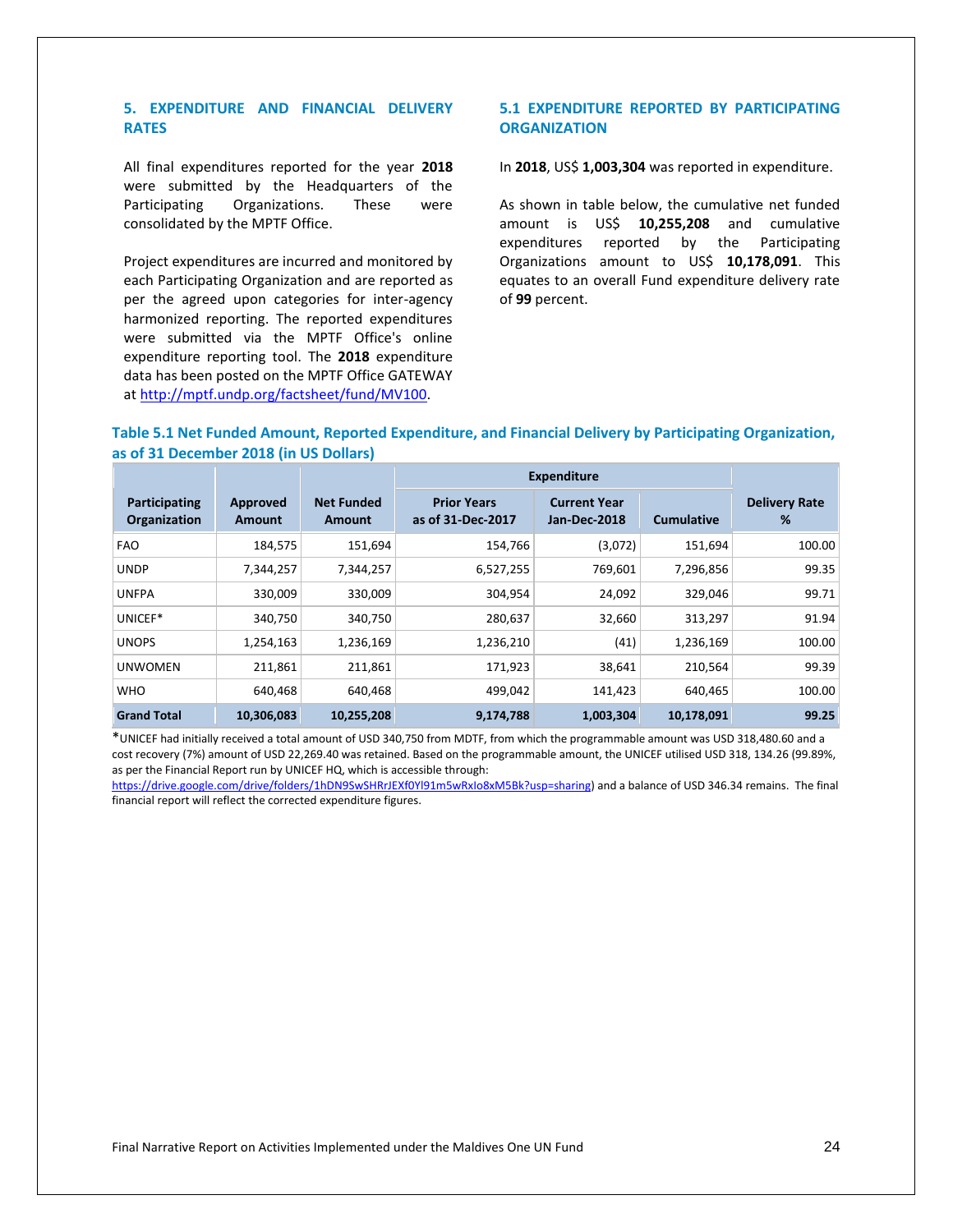# **5.2 EXPENDITURE BY UNDAF OUTCOME**

Table 5.2 displays the net funded amounts, expenditures incurred and the financial delivery rates by UNDAF Outcome.

# **Table 5.2 Expenditure by UNDAF Outcome, as of 31 December 2018 (in US Dollars)**

|                                       | <b>Prior Years</b><br>as of 31-Dec-2017 |                    | <b>Current Year</b><br>Jan-Dec-2018 |                    | <b>Total</b>                       |                    |                           |
|---------------------------------------|-----------------------------------------|--------------------|-------------------------------------|--------------------|------------------------------------|--------------------|---------------------------|
| Country/Sector                        | <b>Net Funded</b><br>Amount             | <b>Expenditure</b> | <b>Net Funded</b><br><b>Amount</b>  | <b>Expenditure</b> | <b>Net Funded</b><br><b>Amount</b> | <b>Expenditure</b> | <b>Delivery Rate</b><br>% |
| <b>Maldives</b>                       |                                         |                    |                                     |                    |                                    |                    |                           |
| Aid Coordination M&E                  | 445.500                                 | 507.426            | 169.806                             | 112.021            | 615.306                            | 619.448            | 100.67                    |
| Economic Development &<br>Environment | 9,800,331                               | 8.667.361          | (160, 429)                          | 891.282            | 9.639.902                          | 9,558,644          | 99.16                     |
| <b>Maldives Total:</b>                | 10,245,831                              | 9,174,788          | 9,377                               | 1,003,304          | 10,255,208                         | 10,178,091         | 99.25                     |
|                                       |                                         |                    |                                     |                    |                                    |                    |                           |
| <b>Grand Total:</b>                   | 10,245,831                              | 9,174,788          | 9.377                               | 1,003,304          | 10.255.208                         | 10,178,091         | 99.25                     |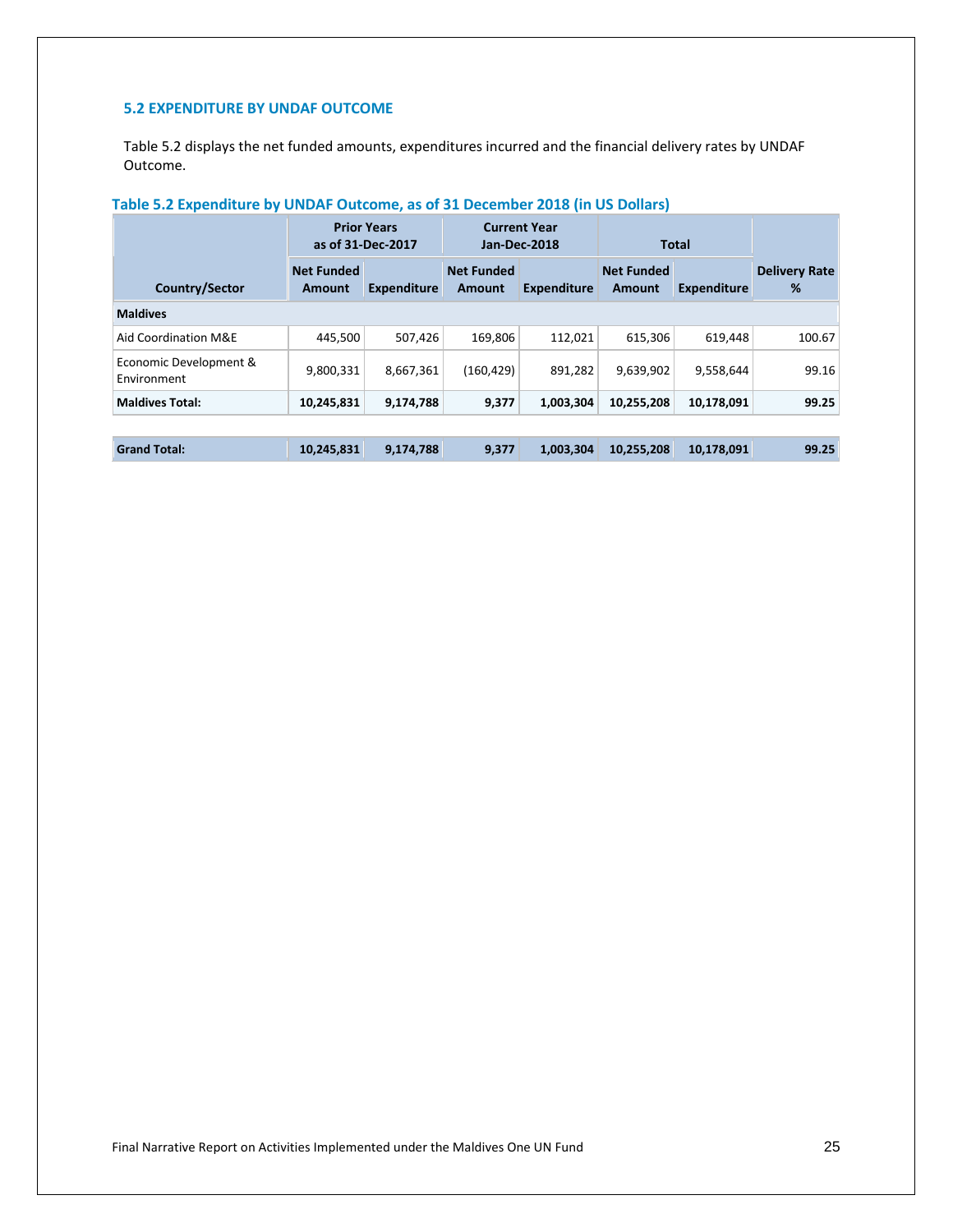#### **5.3 EXPENDITURE REPORTED BY CATEGORY**

Project expenditures are incurred and monitored by each Participating Organization and are reported as per the agreed categories for inter-agency harmonized reporting. In 2006 the UN Development Group (UNDG) established six categories against which UN entities must report inter-agency project expenditures. Effective 1 January 2012, the UN Chief Executive Board (CEB) modified these categories as a result of IPSAS adoption to comprise eight categories. All expenditure incurred prior to 1 January 2012 have been reported in the old categories; post 1 January 2012 all expenditure are reported in the new eight categories. See table below.

#### **2012 CEB Expense Categories**

- 1. Staff and personnel costs
- 2. Supplies, commodities and materials
- 3. Equipment, vehicles, furniture and depreciation
- 4. Contractual services
- 5. Travel
- 6. Transfers and grants
- 7. General operating expenses
- 8. Indirect costs

\_\_\_\_\_\_\_\_\_\_\_\_\_\_\_\_\_\_\_\_\_\_

#### **2006 UNDG Expense Categories**

- 1. Supplies, commodities, equipment & transport
- 2. Personnel
- 3. Training counterparts
- 4. Contracts
- 5. Other direct costs
- 6. Indirect costs

#### **Table 5.3 Expenditure by UNDG Budget Category, as of 31 December 2018 (in US Dollars)**

|                                                  | <b>Expenditure</b>                      |                                            |            |                                                     |
|--------------------------------------------------|-----------------------------------------|--------------------------------------------|------------|-----------------------------------------------------|
| Category                                         | <b>Prior Years</b><br>as of 31-Dec-2017 | <b>Current Year</b><br><b>Jan-Dec-2018</b> | Total      | <b>Percentage of Total</b><br><b>Programme Cost</b> |
| Personnel (Old)                                  | 117,657                                 |                                            | 117,657    | 1.24                                                |
| Other direct costs (Old)                         | 3,882                                   |                                            | 3,882      | 0.04                                                |
| Staff & Personnel Cost (New)                     | 1,202,232                               | 81,816                                     | 1,284,048  | 13.50                                               |
| Supplies, Commodities and Materials (New)        | 173,262                                 | 288,124                                    | 461,386    | 4.85                                                |
| Equip, Vehicle, Furniture and Depreciation (New) | 292,725                                 | 121,004                                    | 413,729    | 4.35                                                |
| Contractual Services (New)                       | 4,187,274                               | 319,730                                    | 4,507,004  | 47.38                                               |
| Travel (New)                                     | 695,893                                 | 32,042                                     | 727,935    | 7.65                                                |
| Transfers and Grants (New)                       | 813,884                                 | 24,574                                     | 838,458    | 8.81                                                |
| <b>General Operating (New)</b>                   | 1,085,909                               | 72,929                                     | 1,158,837  | 12.18                                               |
| <b>Programme Costs Total</b>                     | 8,572,718                               | 940,219                                    | 9,512,936  | 100.00                                              |
| <sup>1</sup> Indirect Support Costs Total        | 602,070                                 | 63,085                                     | 665,155    | 6.99                                                |
| <b>Total</b>                                     | 9,174,788                               | 1,003,304                                  | 10,178,091 |                                                     |

**1 Indirect Support Costs** charged by Participating Organization, based on their financial regulations, can be deducted upfront or at a later stage during implementation. The percentage may therefore appear to exceed the 7% agreed-upon for on-going projects. Once projects are financially closed, this number is not to exceed 7%.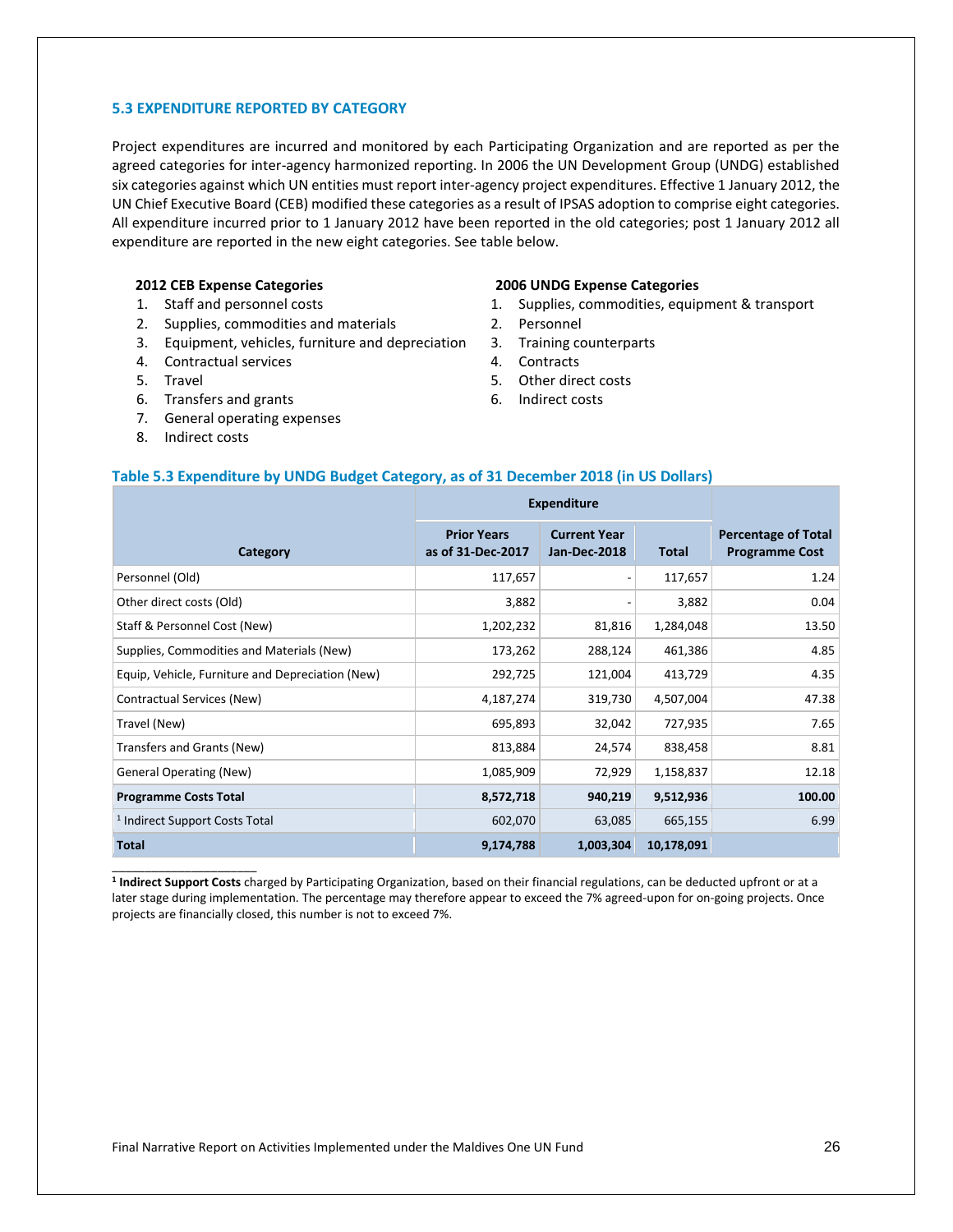#### **6. COST RECOVERY**

Cost recovery policies for the Fund are guided by the applicable provisions of the Terms of Reference, the MOU concluded between the Administrative Agent and Participating Organizations, and the SAAs concluded between the Administrative Agent and Contributors, based on rates approved by UNDG.

The policies in place, as of 31 December **2018**, were as follows:

- **The Administrative Agent (AA) fee:** 1% is charged at the time of contributor deposit and covers services provided on that contribution for the entire duration of the Fund. In the reporting period US\$ was deducted in AA-fees. Cumulatively, as of 31 December **2018**, US\$ **101,873** has been charged in AA-fees.
- **Indirect Costs of Participating Organizations:** Participating Organizations may charge 7% indirect costs. In the current reporting period US\$ **63,085** was deducted in indirect costs by Participating Organizations. Cumulatively, indirect costs amount to US\$ **665,155** as of 31 December **2018**.

#### **7. ACCOUNTABILITY AND TRANSPARENCY**

In order to effectively provide fund administration services and facilitate monitoring and reporting to the UN system and its partners, the MPTF Office has developed a public website, the MPTF Office Gateway [\(http://mptf.undp.org\)](http://mptf.undp.org/). Refreshed in real time every two hours from an internal enterprise resource planning system, the MPTF Office Gateway has become a standard setter for providing transparent and accountable trust fund administration services.

The Gateway provides financial information including: contributor commitments and deposits, approved programme budgets, transfers to and expenditures reported by Participating Organizations, interest income and other expenses. In addition, the Gateway provides an overview of the MPTF Office portfolio and extensive information on individual Funds, including their purpose, governance structure and key documents.

By providing easy access to the growing number of narrative and financial reports, as well as related project documents, the Gateway collects and preserves important institutional knowledge and facilitates knowledge sharing and management among UN Organizations and their development partners, thereby contributing to UN coherence and development effectiveness.